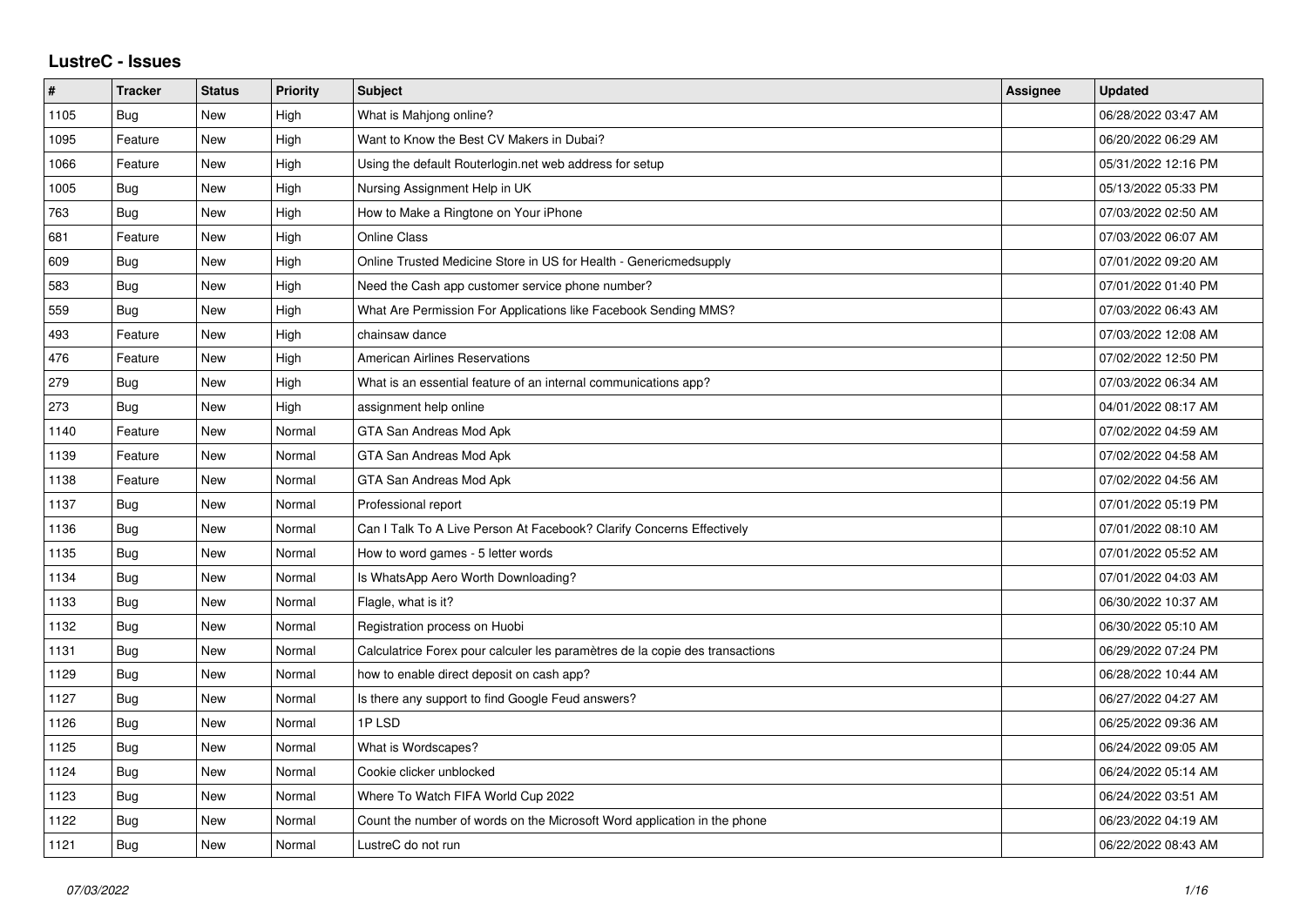| $\vert$ # | <b>Tracker</b> | <b>Status</b> | Priority | <b>Subject</b>                                                                                                                                           | Assignee | <b>Updated</b>      |
|-----------|----------------|---------------|----------|----------------------------------------------------------------------------------------------------------------------------------------------------------|----------|---------------------|
| 1120      | <b>Bug</b>     | New           | Normal   | Summary of 5 best coloring apps on phones                                                                                                                |          | 06/26/2022 11:32 AM |
| 1119      | Bug            | New           | Normal   | Klondike Solitaire                                                                                                                                       |          | 06/27/2022 03:00 PM |
| 1118      | Bug            | New           | Normal   | <b>Gameplay Minecraft</b>                                                                                                                                |          | 06/27/2022 10:33 AM |
| 1117      | <b>Bug</b>     | New           | Normal   | Equal Words - Word search game for PC and Windows Phone                                                                                                  |          | 06/29/2022 04:58 AM |
| 1116      | <b>Bug</b>     | New           | Normal   | ipTV smarts pro                                                                                                                                          |          | 06/29/2022 09:27 AM |
| 1115      | <b>Bug</b>     | New           | Normal   | How to access your saved favorite Tiktok                                                                                                                 |          | 06/28/2022 03:59 PM |
| 1114      | <b>Bug</b>     | New           | Normal   | To control the car, all you must do is click to go left or right and release the button to go straight.                                                  |          | 06/29/2022 09:05 AM |
| 1113      | <b>Bug</b>     | New           | Normal   | Press the button to control your car                                                                                                                     |          | 06/20/2022 12:09 PM |
| 1112      | <b>Bug</b>     | New           | Normal   | What Cash App Policy Says If Random Person Sent Me Money On Cash App?                                                                                    |          | 06/27/2022 02:39 AM |
| 1111      | <b>Bug</b>     | New           | Normal   | LOLBeans is a fun battle royale game where you race with other players while avoiding obstacles. Reach the end of<br>the course in competitive gameplay! |          | 07/01/2022 05:08 AM |
| 1108      | <b>Bug</b>     | <b>New</b>    | Normal   | Six Guns Mod Apk Answers Your Questions                                                                                                                  |          | 06/26/2022 06:26 PM |
| 1106      | Bug            | New           | Normal   | How Do I Get Cash App ++ Without Confronting Any Technical Glitches?                                                                                     |          | 06/25/2022 09:53 PM |
| 1104      | Bug            | New           | Normal   | Idle game fix bug                                                                                                                                        |          | 06/26/2022 06:52 PM |
| 1103      | <b>Bug</b>     | New           | Normal   | Idle game fix bug                                                                                                                                        |          | 06/25/2022 09:08 PM |
| 1102      | Bug            | New           | Normal   | Charlottesville Travel Guide ?                                                                                                                           |          | 06/26/2022 07:44 AM |
| 1101      | <b>Bug</b>     | <b>New</b>    | Normal   | How to Delete Cash App History at once?                                                                                                                  |          | 06/27/2022 01:33 PM |
| 1099      | Feature        | New           | Normal   | Whatsapp Plus - A New Way Of Communicating                                                                                                               |          | 06/28/2022 07:57 AM |
| 1098      | <b>Bug</b>     | New           | Normal   | Life of a Fisherman                                                                                                                                      |          | 06/26/2022 05:16 PM |
| 1097      | <b>Bug</b>     | New           | Normal   | Race and experience new life.                                                                                                                            |          | 06/26/2022 04:22 PM |
| 1096      | <b>Bug</b>     | New           | Normal   | Race and experience new life.                                                                                                                            |          | 06/26/2022 06:07 PM |
| 1094      | <b>Bug</b>     | New           | Normal   | What time does direct deposit hit Cash App?                                                                                                              |          | 06/14/2022 03:27 PM |
| 1092      | <b>Bug</b>     | New           | Normal   | Ellison Estate Vineyard                                                                                                                                  |          | 06/20/2022 12:03 PM |
| 1091      | <b>Bug</b>     | New           | Normal   | Find family fun indoors and outdoors in the Jungfrau Region                                                                                              |          | 06/14/2022 09:33 AM |
| 1090      | <b>Bug</b>     | New           | Normal   | Pay Someone To Do My Assignment                                                                                                                          |          | 06/11/2022 03:15 PM |
| 1089      | Bug            | New           | Normal   | Pay Someone To Do My Assignment                                                                                                                          |          | 06/15/2022 04:44 AM |
| 1087      | Bug            | New           | Normal   | How do new writers start out?                                                                                                                            |          | 06/29/2022 10:43 AM |
| 1085      | Feature        | New           | Normal   | dcvghdcc asgdvgd dveduqwv ajdhvwd                                                                                                                        |          | 06/09/2022 03:46 PM |
| 1084      | Bug            | New           | Normal   | <b>Trippie Redd</b>                                                                                                                                      |          | 06/11/2022 09:05 AM |
| 1083      | <b>Bug</b>     | New           | Normal   | coin base review                                                                                                                                         |          | 06/11/2022 09:13 AM |
| 1082      | <b>Bug</b>     | New           | Normal   | Reset chime bank password without phone number                                                                                                           |          | 06/15/2022 11:56 AM |
| 1081      | Feature        | New           | Normal   | drift boss- the best driftitng game                                                                                                                      |          | 06/15/2022 05:56 AM |
| 1080      | <b>Bug</b>     | New           | Normal   | How to use Math Wallet   Nexo wallet   CoinTiger Exchange                                                                                                |          | 06/15/2022 11:56 AM |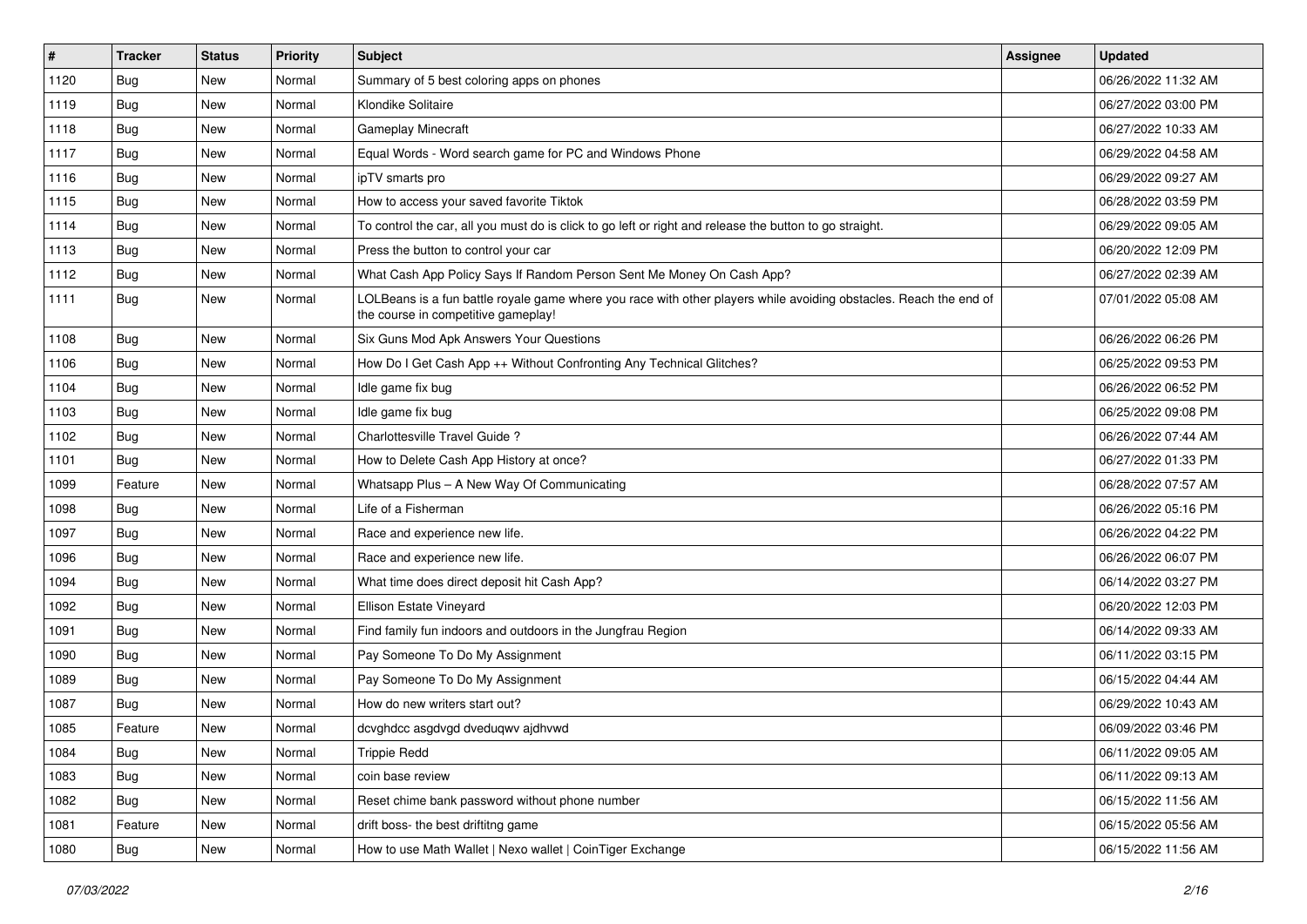| $\vert$ # | <b>Tracker</b> | <b>Status</b> | <b>Priority</b> | Subject                                                                  | Assignee | <b>Updated</b>      |
|-----------|----------------|---------------|-----------------|--------------------------------------------------------------------------|----------|---------------------|
| 1079      | <b>Bug</b>     | New           | Normal          | How to get cheap psychology assignment?                                  |          | 06/15/2022 06:00 AM |
| 1078      | <b>Bug</b>     | New           | Normal          | What Bank Is Cash App On Plaid? Find Clarity And Assistance              |          | 06/15/2022 11:56 AM |
| 1077      | Bug            | New           | Normal          | Les excellentes façons d'utiliser ces images                             |          | 07/02/2022 03:37 AM |
| 1076      | <b>Bug</b>     | New           | Normal          | DedicatedHosting4u                                                       |          | 06/11/2022 09:15 AM |
| 1073      | Bug            | New           | Normal          | Cricut Design Space                                                      |          | 07/01/2022 06:20 AM |
| 1072      | <b>Bug</b>     | New           | Normal          | ij.start canon                                                           |          | 06/21/2022 06:56 PM |
| 1071      | <b>Bug</b>     | New           | Normal          | Cinema HD Review - Cinemahdv2.net                                        |          | 06/21/2022 06:54 PM |
| 1070      | Feature        | New           | Normal          | <b>Tableau Consulting Expertise</b>                                      |          | 06/09/2022 11:50 AM |
| 1069      | <b>Bug</b>     | New           | Normal          | how to get cash app support phone number 24*7 available                  |          | 06/29/2022 05:37 PM |
| 1068      | <b>Bug</b>     | New           | Normal          | 123.hp.com/laserjet                                                      |          | 05/31/2022 12:22 PM |
| 1067      | Bug            | New           | Normal          | Cricut.com/setup                                                         |          | 05/31/2022 12:19 PM |
| 1065      | <b>Bug</b>     | New           | Normal          | The top foreign language training game in 2022                           |          | 06/07/2022 04:05 AM |
| 1063      | Bug            | New           | Normal          | 123.hp.com/laserjet                                                      |          | 05/28/2022 12:27 PM |
| 1062      | <b>Bug</b>     | New           | Normal          | Cricut.com/setup                                                         |          | 05/28/2022 12:26 PM |
| 1061      | Bug            | New           | Normal          | Cricut.com/setup                                                         |          | 05/28/2022 12:24 PM |
| 1060      | <b>Bug</b>     | New           | Normal          | How to Use Panda Helper to Speed Up Your iOS                             |          | 05/28/2022 09:12 AM |
| 1059      | <b>Bug</b>     | New           | Normal          | 123.hp.com/laserjet                                                      |          | 05/28/2022 08:29 AM |
| 1058      | Bug            | New           | Normal          | Cricut.com/setup                                                         |          | 05/28/2022 08:28 AM |
| 1057      | <b>Bug</b>     | New           | Normal          | <b>CCPlay Education Edition APK</b>                                      |          | 06/07/2022 04:07 AM |
| 1056      | Feature        | New           | Normal          | <b>Online Class Issues</b>                                               |          | 05/28/2022 12:44 AM |
| 1053      | Bug            | New           | Normal          | Game Geometry Dash                                                       |          | 05/26/2022 11:30 AM |
| 1052      | <b>Bug</b>     | New           | Normal          | Build Now GG is a new battle royale game.                                |          | 05/26/2022 04:24 AM |
| 1051      | Bug            | New           | Normal          | Dental Supplies USA                                                      |          | 06/11/2022 09:20 PM |
| 1050      | Feature        | New           | Normal          | Best Smart Phone Repair in Delhi                                         |          | 05/25/2022 10:33 AM |
| 1049      | Feature        | New           | Normal          | IT Software Company In Delhi                                             |          | 05/27/2022 05:24 AM |
| 1048      | <b>Bug</b>     | New           | Normal          | So zeigen Sie ein Instagram-Profilbild an und vergrößern es              |          | 05/25/2022 06:56 AM |
| 1046      | Bug            | New           | Normal          | 123.hp.com/laserjet                                                      |          | 05/24/2022 10:46 AM |
| 1045      | Bug            | New           | Normal          | Cricut.com/setup                                                         |          | 05/24/2022 10:45 AM |
| 1044      | <b>Bug</b>     | New           | Normal          | Can I Disapprove If Random Person Sent Me Money On Cash App?             |          | 05/26/2022 03:51 PM |
| 1043      | <b>Bug</b>     | New           | Normal          | What Is The Right Way To Troubleshoot Cash App Transfer Failed Problems? |          | 05/25/2022 01:16 PM |
| 1042      | Bug            | New           | Normal          | How to set up direct deposit on cash app?                                |          | 05/25/2022 01:17 PM |
| 1041      | <b>Bug</b>     | New           | Normal          | Count words in Word on the computer                                      |          | 05/27/2022 02:16 PM |
| 1040      | Bug            | New           | Normal          | thabet                                                                   |          | 05/19/2022 08:05 PM |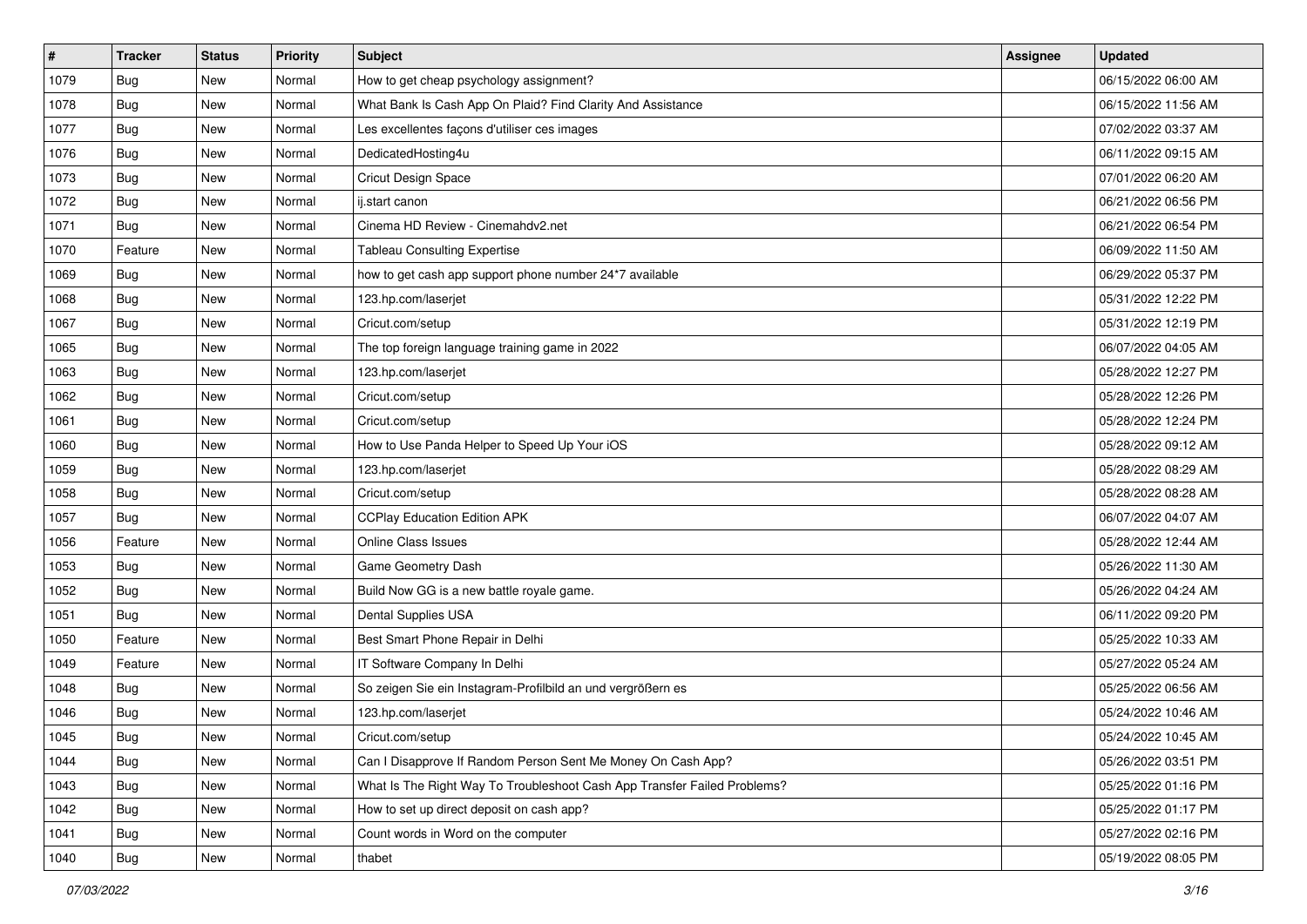| #    | <b>Tracker</b> | <b>Status</b> | <b>Priority</b> | Subject                                                                    | Assignee | <b>Updated</b>      |
|------|----------------|---------------|-----------------|----------------------------------------------------------------------------|----------|---------------------|
| 1039 | <b>Bug</b>     | New           | Normal          | How to Get Tickmill Bonuses for Free                                       |          | 05/26/2022 05:43 PM |
| 1036 | Bug            | New           | Normal          | <b>VPS Material</b>                                                        |          | 05/18/2022 09:34 PM |
| 1034 | Bug            | New           | Normal          | Download Teaching Feeling For Android                                      |          | 05/20/2022 09:25 AM |
| 1033 | <b>Bug</b>     | New           | Normal          | The best slope 2 online games to play right now                            |          | 05/17/2022 10:55 AM |
| 1032 | <b>Bug</b>     | New           | Normal          | How To Play The Wordle Game                                                |          | 05/17/2022 10:37 AM |
| 1031 | <b>Bug</b>     | New           | Normal          | <b>IAFT Traders Union</b>                                                  |          | 05/16/2022 03:14 PM |
| 1030 | <b>Bug</b>     | New           | Normal          | <b>IAFT Traders Union</b>                                                  |          | 05/16/2022 03:13 PM |
| 1029 | Bug            | New           | Normal          | 5 Reasons Why People Love Coloring Pages?                                  |          | 05/16/2022 11:53 AM |
| 1028 | <b>Bug</b>     | New           | Normal          | The Best Free Online Game to Play with Friends                             |          | 05/16/2022 05:00 AM |
| 1027 | Bug            | New           | Normal          | Word hurdle: Viral and Fun Online Game                                     |          | 06/25/2022 06:13 PM |
| 1026 | Bug            | New           | Normal          | New Puzzle Game for All Age - Dordle                                       |          | 06/25/2022 06:17 PM |
| 1025 | <b>Bug</b>     | New           | Normal          | how to change the logo in wordpress                                        |          | 06/25/2022 06:20 PM |
| 1024 | Bug            | New           | Normal          | How to choose the right broker                                             |          | 06/25/2022 06:23 PM |
| 1023 | Bug            | New           | Normal          | Questions That Are Typically Asked About Trap The Cat                      |          | 05/14/2022 03:51 AM |
| 1022 | <b>Bug</b>     | New           | Normal          | 123.hp.com/laserjet                                                        |          | 05/13/2022 01:25 PM |
| 1021 | <b>Bug</b>     | New           | Normal          | Cricut.com/setup                                                           |          | 05/26/2022 12:21 AM |
| 1020 | Bug            | New           | Normal          | Cricut.com/setup                                                           |          | 05/13/2022 11:14 AM |
| 1019 | Bug            | New           | Normal          | Cricut.com/setup                                                           |          | 05/13/2022 11:13 AM |
| 1018 | <b>Bug</b>     | New           | Normal          | So erhalten Sie ein kostenloses Hörbuch                                    |          | 07/02/2022 09:21 PM |
| 1016 | Bug            | New           | Normal          | Klondike Solitaire                                                         |          | 05/12/2022 09:03 AM |
| 1015 | Bug            | New           | Normal          | Is it possible to send books for free?                                     |          | 05/11/2022 04:05 PM |
| 1014 | <b>Bug</b>     | New           | Normal          | how to get chime routing and account number ? chime routing number florida |          | 05/11/2022 12:42 PM |
| 1013 | <b>Bug</b>     | New           | Normal          | ij.start canon                                                             |          | 05/11/2022 11:31 AM |
| 1012 | <b>Bug</b>     | New           | Normal          | Cricut.com/setup                                                           |          | 05/11/2022 11:30 AM |
| 1011 | <b>Bug</b>     | New           | Normal          | Summary of 10 best coloring apps on phones                                 |          | 05/11/2022 10:58 AM |
| 1009 | Bug            | New           | Normal          | How to change routing number on Cash App?                                  |          | 05/11/2022 07:13 AM |
| 1008 | Bug            | New           | Normal          | Who was the first black woman to anchor a newscast?                        |          | 05/10/2022 03:13 PM |
| 1007 | Bug            | New           | Normal          | "ij.start canon                                                            |          | 05/18/2022 10:40 AM |
| 1006 | Bug            | New           | Normal          | Cricut.com/setup                                                           |          | 05/10/2022 01:22 PM |
| 1004 | <b>Bug</b>     | New           | Normal          | you get to pinch and drag a man with a very flexible face                  |          | 05/10/2022 10:59 AM |
| 1002 | Bug            | New           | Normal          | <b>Chemistry Assignment Help</b>                                           |          | 06/04/2022 09:58 AM |
| 1001 | <b>Bug</b>     | New           | Normal          | Venmo Keep Saying Error?                                                   |          | 06/27/2022 02:20 AM |
| 999  | <b>Bug</b>     | New           | Normal          | Is there a way to find Google Feud answers?                                |          | 06/28/2022 01:27 AM |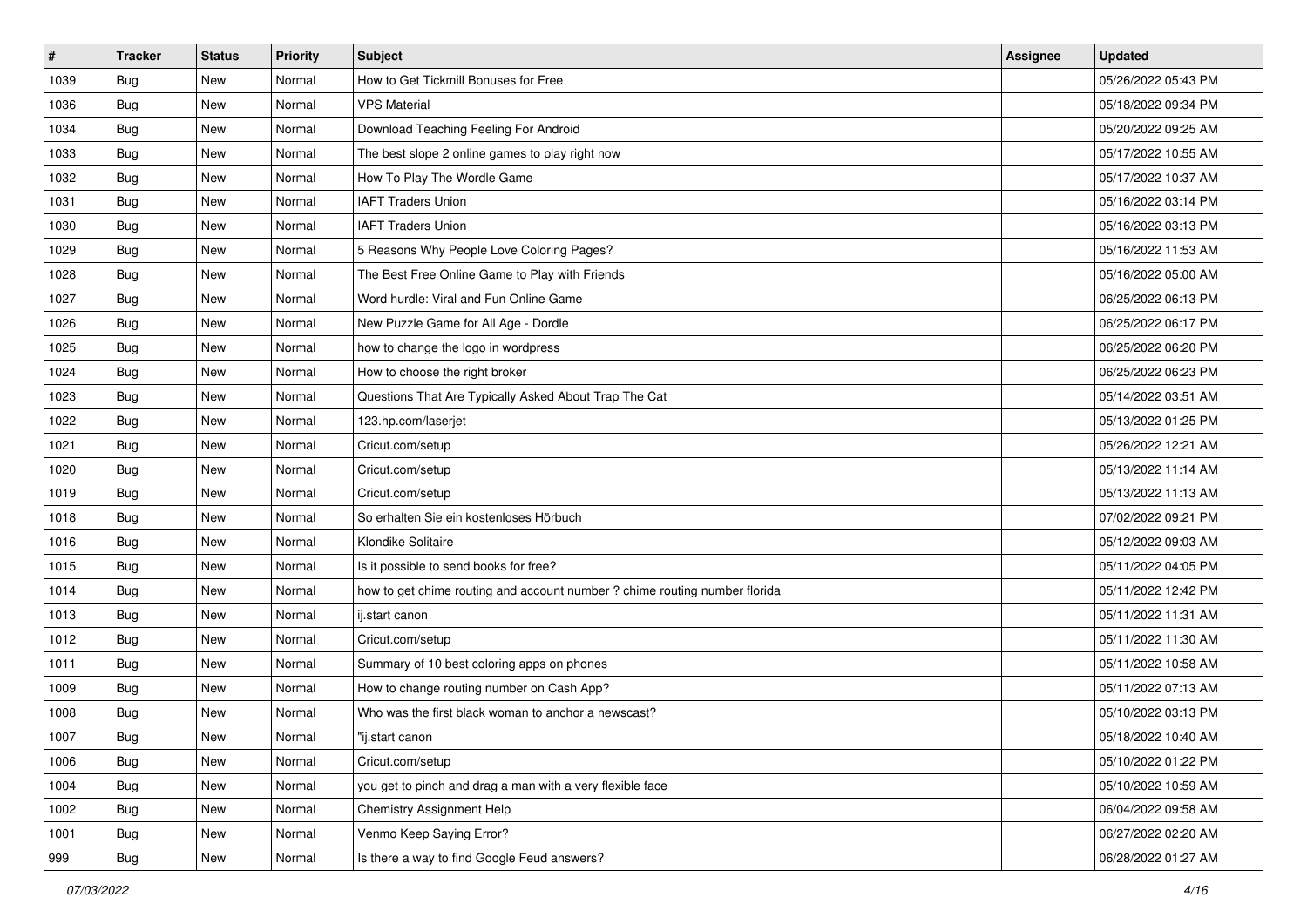| $\sharp$ | <b>Tracker</b> | <b>Status</b> | <b>Priority</b> | Subject                                                                     | <b>Assignee</b> | <b>Updated</b>      |
|----------|----------------|---------------|-----------------|-----------------------------------------------------------------------------|-----------------|---------------------|
| 998      | <b>Bug</b>     | New           | Normal          | Is It Hard to Solve Wordle An                                               |                 | 06/27/2022 12:24 AM |
| 997      | Bug            | New           | Normal          | 123.hp.com/laserjet                                                         |                 | 06/28/2022 09:48 AM |
| 996      | Bug            | New           | Normal          | Cricut.com/setup                                                            |                 | 06/27/2022 07:12 AM |
| 995      | Feature        | New           | Normal          | "ij.start canon                                                             |                 | 06/27/2022 01:29 PM |
| 994      | Feature        | New           | Normal          | Cricut.com/setup                                                            |                 | 06/26/2022 02:00 AM |
| 993      | Bug            | New           | Normal          | IO Games Free Online                                                        |                 | 06/26/2022 09:41 AM |
| 992      | Bug            | New           | Normal          | So vergrößern Sie Ihr Instagram-Profilbild                                  |                 | 06/26/2022 11:29 PM |
| 991      | <b>Bug</b>     | New           | Normal          | <b>MDMA MOLLY</b>                                                           |                 | 05/03/2022 12:03 AM |
| 990      | Bug            | New           | Normal          | Mushrooms                                                                   |                 | 06/26/2022 05:41 AM |
| 989      | Bug            | New           | Normal          | Barewoods Wax Cigar                                                         |                 | 06/26/2022 09:19 AM |
| 988      | Bug            | New           | Normal          | <b>Medicinal Mushrooms</b>                                                  |                 | 06/27/2022 09:33 AM |
| 987      | Bug            | New           | Normal          | <b>Medicinal Mushrooms</b>                                                  |                 | 06/27/2022 07:13 PM |
| 985      | Bug            | New           | Normal          | Find out the vitality of Facebook Phone Number:                             |                 | 06/27/2022 05:39 AM |
| 984      | Bug            | New           | Normal          | How to disable, permanently delete Twitter account on phone, PC             |                 | 06/26/2022 08:28 AM |
| 983      | <b>Bug</b>     | New           | Normal          | Finding issue in tekken 3 game?                                             |                 | 06/28/2022 03:26 AM |
| 982      | Bug            | New           | Normal          | Five sites that let you download free scenarios for your iPhone             |                 | 05/07/2022 09:34 PM |
| 981      | <b>Bug</b>     | New           | Normal          | VidMate Mod APK                                                             |                 | 06/28/2022 11:24 AM |
| 980      | Bug            | New           | Normal          | Free Gas Cards for the Unemployed                                           |                 | 06/28/2022 02:54 PM |
| 979      | <b>Bug</b>     | New           | Normal          | Free Gas Cards for the Unemployed                                           |                 | 06/25/2022 09:02 PM |
| 978      | <b>Bug</b>     | New           | Normal          | Delamore Lodge is a place to stay.                                          |                 | 06/27/2022 04:57 AM |
| 977      | <b>Bug</b>     | New           | Normal          | Fans of the Old Country will like this book.                                |                 | 06/26/2022 05:54 AM |
| 975      | Bug            | New           | Normal          | Payback 2 Mod APK                                                           |                 | 05/05/2022 10:56 AM |
| 974      | Bug            | New           | Normal          | Watch NCAA Football Live Streaming Free                                     |                 | 06/26/2022 05:33 PM |
| 973      | Feature        | New           | Normal          | Free NFL Streaming Sites                                                    |                 | 06/28/2022 06:27 AM |
| 972      | <b>Bug</b>     | New           | Normal          | How To Borrow Money From The Cash App? Get To Know About The Same           |                 | 04/25/2022 07:30 AM |
| 971      | Bug            | New           | Normal          | How Do I Check Balance On Cash App Card With Optimum Ease?                  |                 | 06/27/2022 08:16 PM |
| 970      | <b>Bug</b>     | New           | Normal          | The Amount Of Time Does Cash App Direct Deposit Time Take?                  |                 | 06/26/2022 07:32 PM |
| 969      | <b>Bug</b>     | New           | Normal          | Watch NCAA Football Live Match Free                                         |                 | 06/28/2022 01:31 PM |
| 968      | Feature        | New           | Normal          | watch nfl online free live streaming                                        |                 | 06/25/2022 11:52 PM |
| 967      | Feature        | New           | Normal          | stream live nfl games free online                                           |                 | 06/26/2022 10:09 AM |
| 966      | Bug            | New           | Normal          | How to Download the Filmes                                                  |                 | 06/27/2022 03:25 AM |
| 965      | <b>Bug</b>     | New           | Normal          | Go with cash app customer service to know where I can load my cash app card |                 | 06/28/2022 04:30 AM |
| 964      | <b>Bug</b>     | New           | Normal          | Can I Fix Cash App Transfer Failed Issues By Adding Sufficient Funds?       |                 | 06/26/2022 07:21 AM |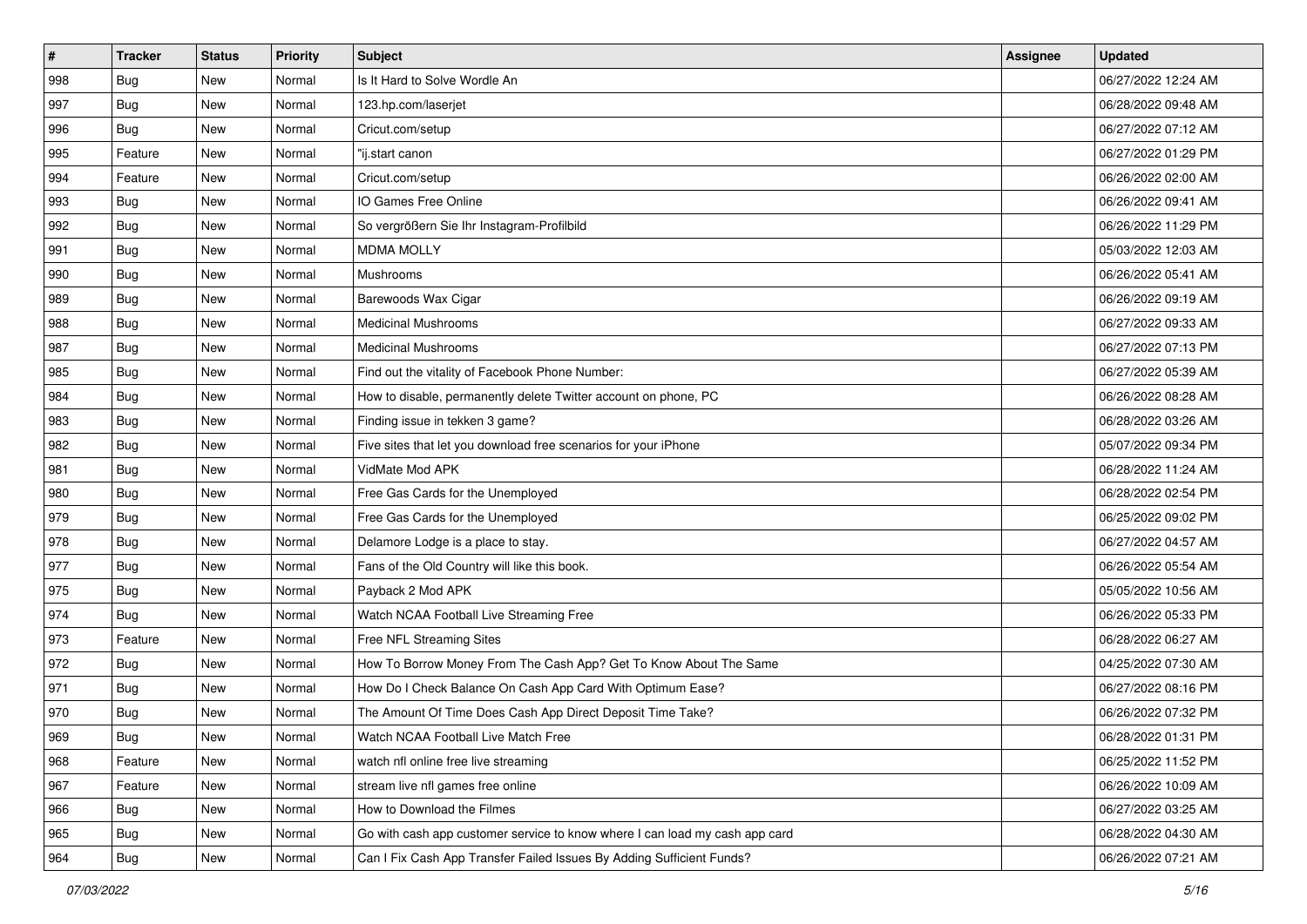| #   | <b>Tracker</b> | <b>Status</b> | <b>Priority</b> | <b>Subject</b>                                                                         | Assignee | <b>Updated</b>      |
|-----|----------------|---------------|-----------------|----------------------------------------------------------------------------------------|----------|---------------------|
| 963 | Feature        | New           | Normal          | Why I am not getting cool cash app card designs- call experts                          |          | 06/26/2022 07:52 AM |
| 962 | <b>Bug</b>     | New           | Normal          | Kostenlose Hörbücher                                                                   |          | 06/26/2022 10:45 PM |
| 961 | <b>Bug</b>     | New           | Normal          | TeaTv is an Android                                                                    |          | 06/26/2022 02:02 PM |
| 959 | <b>Bug</b>     | New           | Normal          | Get connected with cash app team-How to get money off cash app at walmart without card |          | 06/27/2022 08:52 AM |
| 958 | Bug            | New           | Normal          | Avail Cash app support service to know Sutton bank cash app number                     |          | 06/26/2022 08:46 AM |
| 957 | Bug            | New           | Normal          | From Where I Can Get Cheap Writing Services?                                           |          | 04/20/2022 05:06 AM |
| 956 | <b>Bug</b>     | New           | Normal          | FNF Free Mods Online                                                                   |          | 06/25/2022 09:59 PM |
| 954 | Bug            | New           | Normal          | AZ Screen Recorder Mod                                                                 |          | 06/25/2022 11:24 PM |
| 953 | Bug            | New           | Normal          | Manga Dogs - Read Your Favorite Comics on Your Smartphone                              |          | 06/27/2022 03:53 PM |
| 952 | Bug            | New           | Normal          | Canon IJ Network Tool                                                                  |          | 06/26/2022 10:35 AM |
| 951 | Bug            | New           | Normal          | Canon.com/ijsetup                                                                      |          | 06/27/2022 07:56 PM |
| 950 | Bug            | New           | Normal          | ij.start canon                                                                         |          | 06/26/2022 04:35 AM |
| 949 | Bug            | <b>New</b>    | Normal          | <b>Educational Games</b>                                                               |          | 06/15/2022 09:11 PM |
| 948 | <b>Bug</b>     | New           | Normal          | Canon IJ Network Tool                                                                  |          | 06/27/2022 09:30 PM |
| 947 | Bug            | New           | Normal          | is Disney Now and Disney Plus different?                                               |          | 04/14/2022 09:53 AM |
| 946 | <b>Bug</b>     | New           | Normal          | What is Plex and Is Plex Legal?                                                        |          | 06/26/2022 05:23 AM |
| 945 | <b>Bug</b>     | New           | Normal          | TikTok 18 Mod Apk For Your Android                                                     |          | 04/13/2022 09:32 AM |
| 944 | Feature        | New           | Normal          | Canon.com/ijsetup                                                                      |          | 06/27/2022 09:46 AM |
| 943 | <b>Bug</b>     | New           | Normal          | ij.start canon                                                                         |          | 04/13/2022 08:52 AM |
| 942 | <b>Bug</b>     | New           | Normal          | Canon IJ Network Tool                                                                  |          | 04/13/2022 08:45 AM |
| 941 | Bug            | New           | Normal          | is Disney Now and Disney Plus different?                                               |          | 06/26/2022 12:10 PM |
| 940 | Bug            | New           | Normal          | What is Plex and Is Plex Legal?                                                        |          | 06/26/2022 04:50 PM |
| 935 | Bug            | New           | Normal          | MovieBox Pro Apk - Watch Movies and TV Shows on Your Android Phone                     |          | 06/26/2022 04:11 AM |
| 934 | <b>Bug</b>     | New           | Normal          | MovieBox Pro Apk - Watch Movies and TV Shows on Your Android Phone                     |          | 05/10/2022 11:01 AM |
| 933 | <b>Bug</b>     | New           | Normal          | How Can I Watch Movies on My Mobile Phone                                              |          | 06/24/2022 12:55 AM |
| 932 | <b>Bug</b>     | New           | Normal          | The best epic, long-playing PC games will consume days of your life.                   |          | 05/15/2022 07:44 PM |
| 930 | <b>Bug</b>     | New           | Normal          | The best free games online                                                             |          | 04/12/2022 09:05 AM |
| 929 | Bug            | New           | Normal          | Canon IJ Network Tool                                                                  |          | 04/12/2022 08:32 AM |
| 928 | Bug            | New           | Normal          | How Does Sutton Bank Cash App Customer Service Help In Answering Your Questions?       |          | 04/12/2022 11:36 AM |
| 927 | Feature        | New           | Normal          | What Is The Right Way To Troubleshoot Cash App Transfer Failed Problems?               |          | 04/12/2022 05:54 AM |
| 926 | <b>Bug</b>     | New           | Normal          | tavor 7                                                                                |          | 06/22/2022 05:08 PM |
| 925 | <b>Bug</b>     | New           | Normal          | tavor 7                                                                                |          | 06/15/2022 03:45 AM |
| 924 | <b>Bug</b>     | New           | Normal          | buy tec 9                                                                              |          | 04/11/2022 02:54 PM |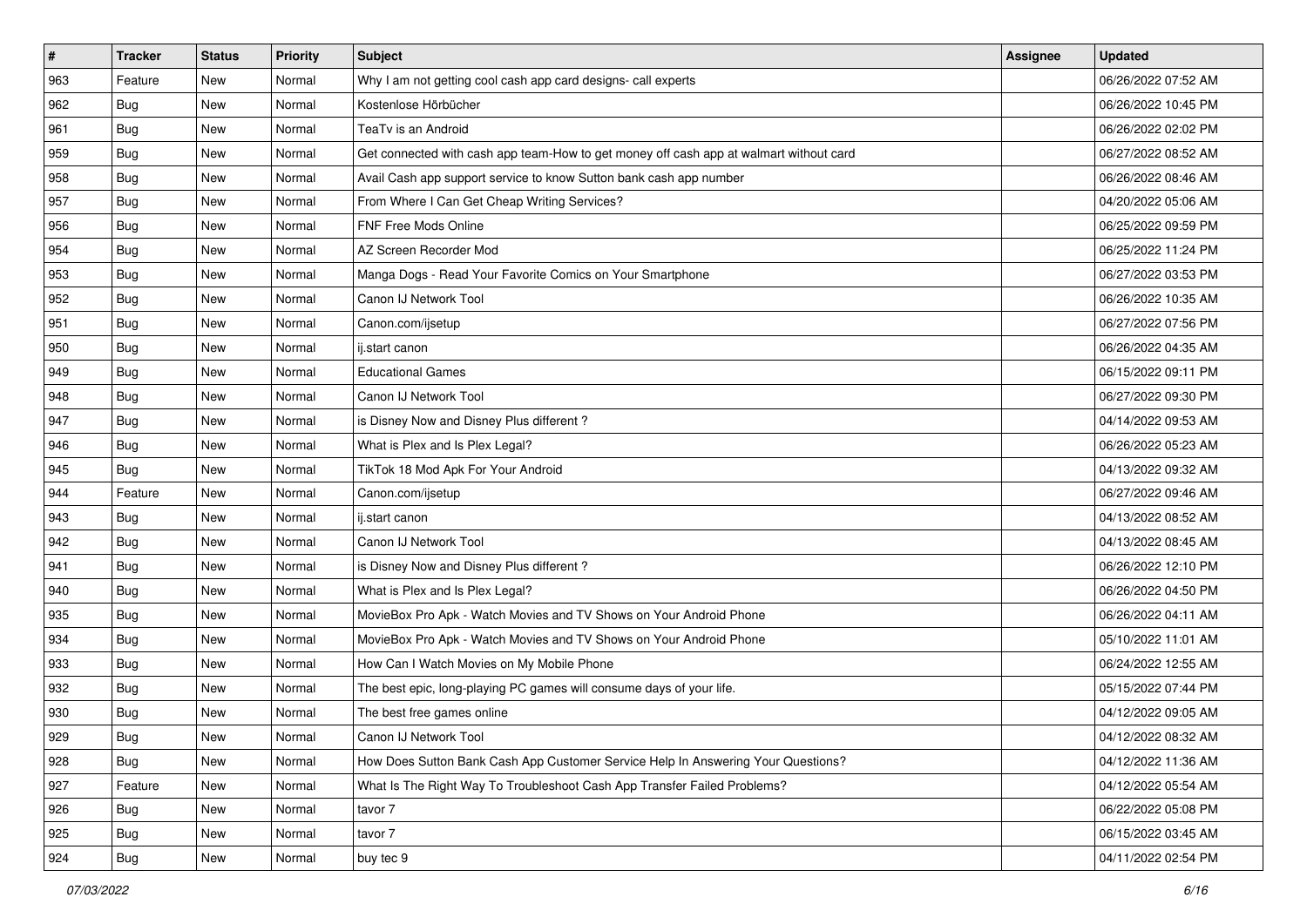| $\vert$ # | <b>Tracker</b> | <b>Status</b> | Priority | <b>Subject</b>                                                            | <b>Assignee</b> | <b>Updated</b>      |
|-----------|----------------|---------------|----------|---------------------------------------------------------------------------|-----------------|---------------------|
| 923       | <b>Bug</b>     | New           | Normal   | frenchies for sale                                                        |                 | 04/11/2022 02:35 PM |
| 922       | <b>Bug</b>     | New           | Normal   | Why Is The Need For Assignment Writing Services?                          |                 | 07/03/2022 07:34 AM |
| 921       | Bug            | New           | Normal   | Canon IJ Network Tool                                                     |                 | 04/11/2022 09:00 AM |
| 920       | <b>Bug</b>     | New           | Normal   | Where I Can Get Essay Writing Services?                                   |                 | 04/11/2022 08:35 AM |
| 919       | Feature        | New           | Normal   | How can I check my Cash App card balance by dialing a number?             |                 | 04/10/2022 09:07 AM |
| 918       | <b>Bug</b>     | New           | Normal   | Antivirus for IOS                                                         |                 | 06/16/2022 10:36 PM |
| 917       | Bug            | New           | Normal   | Random Person Sent Me Money on Cash App-find solution?                    |                 | 04/09/2022 12:32 PM |
| 916       | <b>Bug</b>     | New           | Normal   | How long does it take to write a book?                                    |                 | 04/07/2022 12:15 PM |
| 915       | Bug            | New           | Normal   | Finance dissertation writing                                              |                 | 04/07/2022 09:22 AM |
| 914       | Bug            | New           | Normal   | Wordle: how to play fashion games for free?                               |                 | 04/07/2022 08:30 AM |
| 913       | <b>Bug</b>     | New           | Normal   | Canon IJ Network Tool                                                     |                 | 04/07/2022 06:21 AM |
| 912       | <b>Bug</b>     | New           | Normal   | Cuphead Mobile Game Review                                                |                 | 06/09/2022 10:14 AM |
| 911       | Bug            | New           | Normal   | Aluminum Windows & Doors                                                  |                 | 04/06/2022 08:10 PM |
| 910       | <b>Bug</b>     | New           | Normal   | Each content looks unisize or not formated                                |                 | 04/06/2022 11:21 AM |
| 909       | Bug            | New           | Normal   | <b>Toca Life World APK</b>                                                |                 | 04/06/2022 04:52 AM |
| 908       | Bug            | New           | Normal   | Toca Life World APK                                                       |                 | 04/06/2022 03:18 AM |
| 907       | <b>Bug</b>     | New           | Normal   | Canon IJ Network Tool                                                     |                 | 04/04/2022 10:43 AM |
| 906       | Bug            | New           | Normal   | How To Change Cash App From Business To Personal Account For Any Reasons? |                 | 04/04/2022 09:57 AM |
| 905       | Bug            | New           | Normal   | MINI MILITIA MOD APK                                                      |                 | 05/19/2022 01:54 PM |
| 904       | Feature        | New           | Normal   | Laora seeck                                                               |                 | 04/20/2022 11:54 AM |
| 903       | Feature        | New           | Normal   | Good game                                                                 |                 | 04/11/2022 08:39 AM |
| 902       | Feature        | New           | Normal   | salo717                                                                   |                 | 05/18/2022 10:35 AM |
| 901       | Feature        | New           | Normal   | good game ever                                                            |                 | 07/02/2022 11:59 PM |
| 900       | Feature        | New           | Normal   | good game ever                                                            |                 | 04/02/2022 11:59 AM |
| 898       | Bug            | New           | Normal   | Shadow Fight 2 Mod APK                                                    |                 | 04/02/2022 09:17 AM |
| 895       | <b>Bug</b>     | New           | Normal   | Cash App Scams                                                            |                 | 06/18/2022 02:36 PM |
| 894       | Feature        | New           | Normal   | Need phd dissertation help in UK                                          |                 | 05/30/2022 12:29 PM |
| 893       | I Bug          | New           | Normal   | klingeltone                                                               |                 | 04/13/2022 11:06 AM |
| 892       | <b>Bug</b>     | New           | Normal   | Good game                                                                 |                 | 07/01/2022 10:25 AM |
| 891       | <b>Bug</b>     | New           | Normal   | The most interesting game today, have you tried it?                       |                 | 04/01/2022 09:17 AM |
| 889       | Bug            | New           | Normal   | What is Plex and how it's work?                                           |                 | 04/01/2022 09:14 AM |
| 888       | <b>Bug</b>     | New           | Normal   | Is the Fox News Channel on Roku free?                                     |                 | 06/28/2022 06:58 PM |
| 887       | <b>Bug</b>     | New           | Normal   | What is Plex and how it's work?                                           |                 | 04/01/2022 09:16 AM |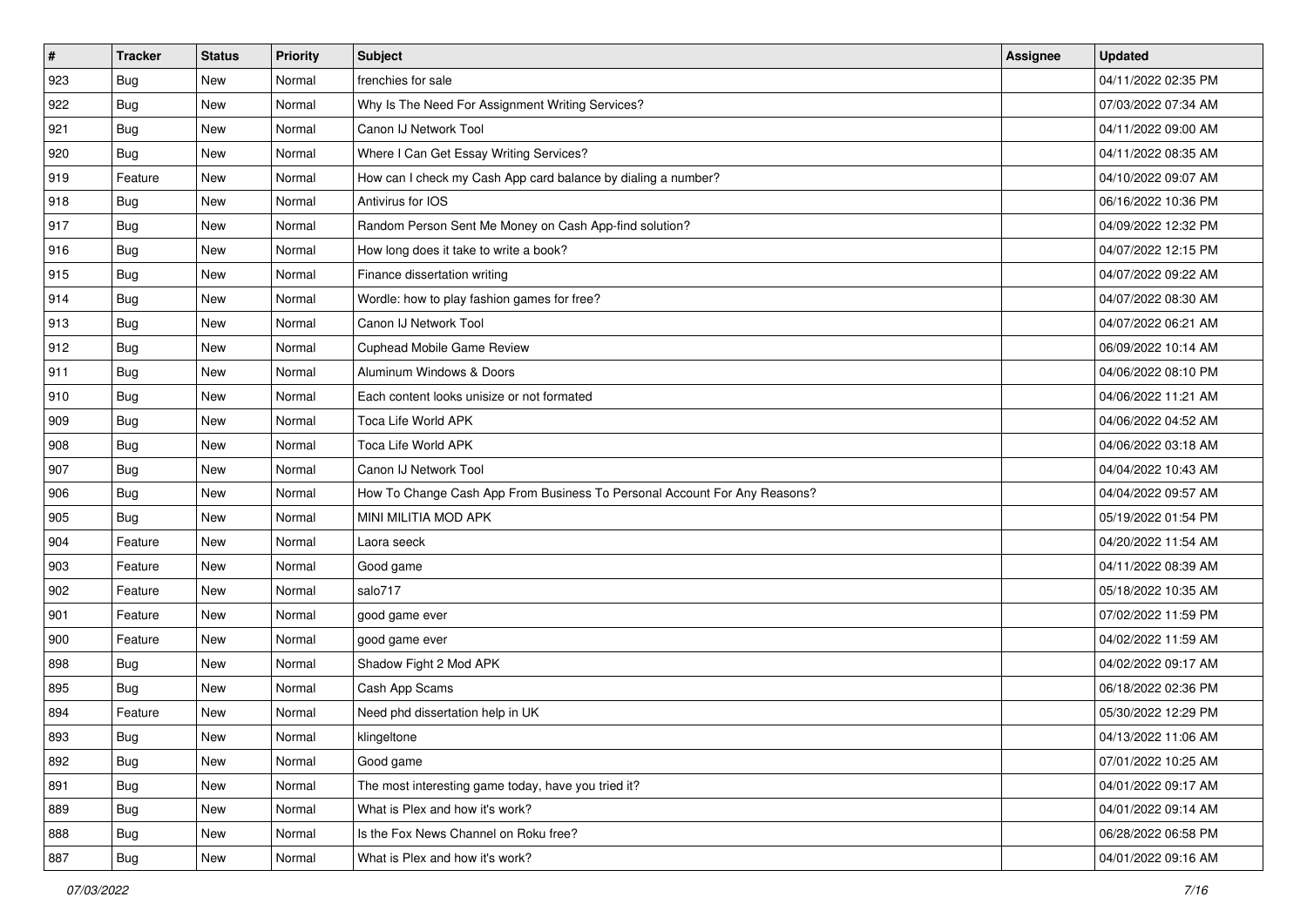| $\sharp$ | <b>Tracker</b> | <b>Status</b> | <b>Priority</b> | Subject                                                                          | <b>Assignee</b> | <b>Updated</b>      |
|----------|----------------|---------------|-----------------|----------------------------------------------------------------------------------|-----------------|---------------------|
| 886      | <b>Bug</b>     | New           | Normal          | Is the Fox News Channel on Roku free?                                            |                 | 06/28/2022 09:36 PM |
| 885      | Bug            | New           | Normal          | How to Install the Tele Latino App For Android                                   |                 | 03/28/2022 04:10 AM |
| 884      | Bug            | New           | Normal          | Why do Subway Surfers popular                                                    |                 | 04/01/2022 09:16 AM |
| 883      | Bug            | New           | Normal          | Langweilen Sie sich jemals bei der gleichen alten Schriftart auf Instagram?      |                 | 04/01/2022 09:16 AM |
| 882      | Bug            | New           | Normal          | How to change bank account on cash app?                                          |                 | 04/01/2022 09:16 AM |
| 880      | <b>Bug</b>     | New           | Normal          | Why do Subway Surfers popular                                                    |                 | 04/01/2022 09:16 AM |
| 879      | Feature        | New           | Normal          | Best Garage Door Repair in Massachusetts                                         |                 | 04/01/2022 09:16 AM |
| 878      | Bug            | New           | Normal          | Wie ist instazoom hilfreich beim Herunterladen von Instagram-Profilbildern       |                 | 04/08/2022 09:28 PM |
| 877      | Feature        | New           | Normal          | <b>Exness Broker Review</b>                                                      |                 | 04/01/2022 09:12 AM |
| 876      | Bug            | New           | Normal          | Download Full-Size Profile Pictures of Your Favorite Users With InstaDP          |                 | 04/01/2022 09:12 AM |
| 875      | <b>Bug</b>     | New           | Normal          | Red ball game                                                                    |                 | 04/01/2022 09:15 AM |
| 874      | <b>Bug</b>     | New           | Normal          | Cómo descargar Minecraft Apk                                                     |                 | 06/26/2022 08:01 AM |
| 873      | Bug            | New           | Normal          | Klingeltöne mp3                                                                  |                 | 04/13/2022 11:03 AM |
| 872      | Bug            | New           | Normal          | Poppy Playtime Horror Game Free                                                  |                 | 04/01/2022 09:11 AM |
| 870      | Bug            | New           | Normal          | Mahjong Solitaire                                                                |                 | 04/01/2022 09:12 AM |
| 869      | Bug            | New           | Normal          | Sonnerie Post Malone 2022                                                        |                 | 04/13/2022 11:05 AM |
| 865      | <b>Bug</b>     | New           | Normal          | Canon IJ Printer Utility                                                         |                 | 05/18/2022 07:24 PM |
| 864      | Bug            | New           | Normal          | Canon IJ Network Tool                                                            |                 | 04/01/2022 09:14 AM |
| 863      | Bug            | New           | Normal          | Canon IJ Network Tool                                                            |                 | 04/01/2022 09:12 AM |
| 862      | Bug            | New           | Normal          | none                                                                             |                 | 04/01/2022 09:11 AM |
| 859      | <b>Bug</b>     | New           | Normal          | Canon IJ Network Tool                                                            |                 | 04/01/2022 09:13 AM |
| 857      | Bug            | New           | Normal          | Welcome to the world of classic retro games                                      |                 | 04/01/2022 09:13 AM |
| 856      | Bug            | New           | Normal          | Online Classes Assistance Help For Student                                       |                 | 04/01/2022 09:13 AM |
| 855      | <b>Bug</b>     | New           | Normal          | Online Classes Assistance Help For Student                                       |                 | 04/01/2022 09:13 AM |
| 854      | Bug            | New           | Normal          | How To Resolve Password Problems Through Facebook Customer Service?              |                 | 04/09/2022 06:11 PM |
| 853      | Bug            | New           | Normal          | what is dr laser                                                                 |                 | 04/01/2022 09:13 AM |
| 852      | <b>Bug</b>     | New           | Normal          | How to cancel your French Bee flight within 24 hours?                            |                 | 04/01/2022 09:13 AM |
| 851      | <b>Bug</b>     | New           | Normal          | Laden Sie den kostenlosen MP3-Klingelton für Ihr Mobiltelefon herunter           |                 | 04/01/2022 09:14 AM |
| 850      | <b>Bug</b>     | New           | Normal          | Puppy Playtime APK Android                                                       |                 | 04/01/2022 09:14 AM |
| 849      | <b>Bug</b>     | New           | Normal          | FutEmax App Apk - Watch Soccer, Fantasy Football, And More On Your Mobile Device |                 | 04/01/2022 09:04 AM |
| 848      | Feature        | New           | Normal          | <b>Online Classes Assistance</b>                                                 |                 | 04/01/2022 08:57 AM |
| 847      | Feature        | New           | Normal          | Canon.com/ijsetup                                                                |                 | 04/01/2022 09:08 AM |
| 846      | Feature        | New           | Normal          | ij.start canon                                                                   |                 | 04/01/2022 08:58 AM |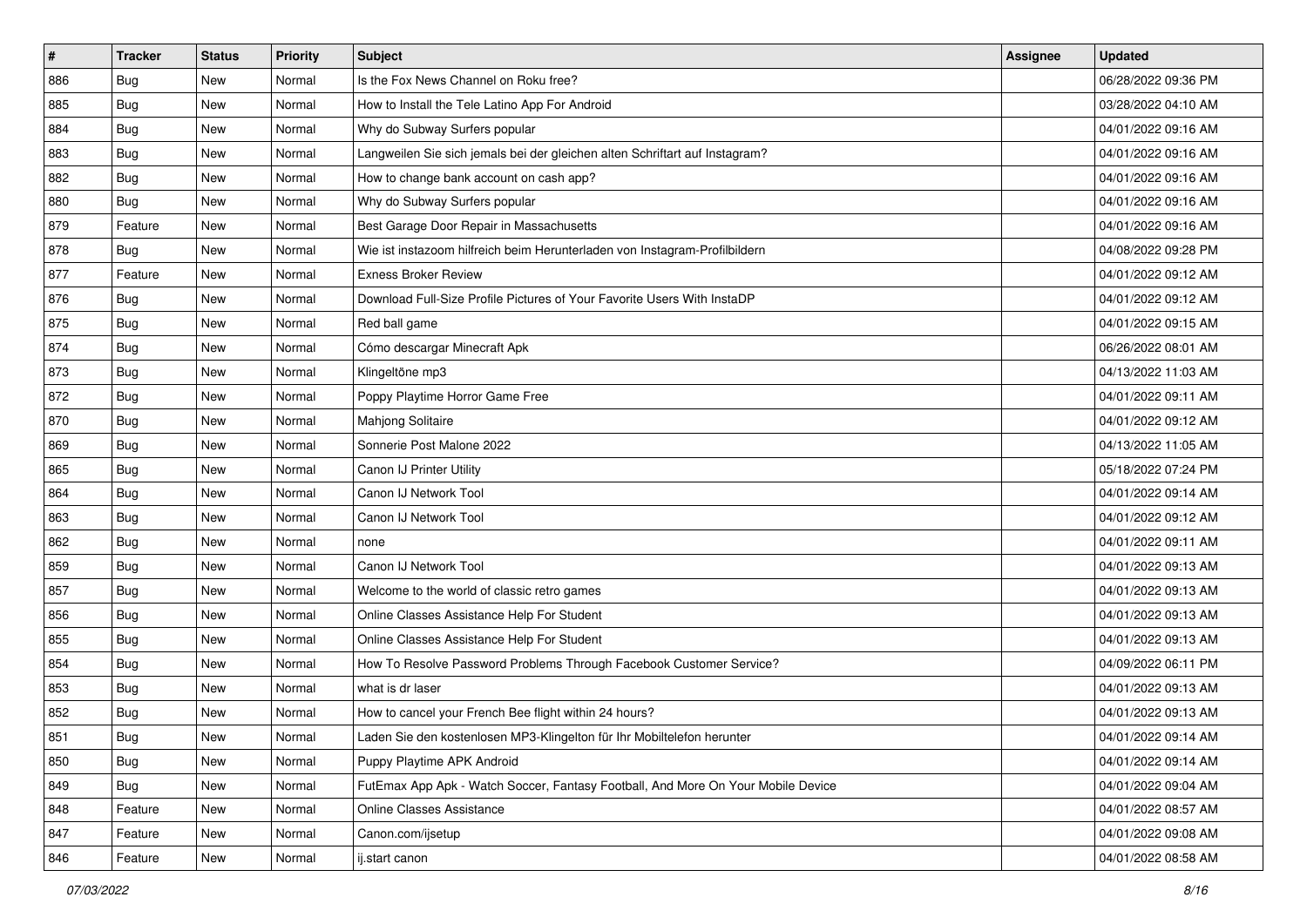| $\sharp$ | <b>Tracker</b> | <b>Status</b> | <b>Priority</b> | <b>Subject</b>                                                | Assignee | <b>Updated</b>      |
|----------|----------------|---------------|-----------------|---------------------------------------------------------------|----------|---------------------|
| 845      | Feature        | New           | Normal          | canon.com/ijsetup                                             |          | 04/01/2022 08:58 AM |
| 844      | <b>Bug</b>     | New           | Normal          | To know Chime Routing Number call on the helpline number      |          | 04/01/2022 08:58 AM |
| 843      | Bug            | New           | Normal          | Canon IJ Network Tool                                         |          | 04/01/2022 08:58 AM |
| 842      | Bug            | New           | Normal          | Join the fun game                                             |          | 04/01/2022 08:58 AM |
| 841      | Bug            | New           | Normal          | How do I activate FOX NOW?                                    |          | 04/01/2022 08:58 AM |
| 840      | <b>Bug</b>     | New           | Normal          | Is Tubi really free and legal?                                |          | 04/01/2022 08:58 AM |
| 839      | Bug            | New           | Normal          | How do I activate FOX NOW?                                    |          | 04/01/2022 08:58 AM |
| 838      | <b>Bug</b>     | New           | Normal          | Celebrity Hunter Mod apk - Como instalá-lo                    |          | 04/01/2022 08:58 AM |
| 836      | Bug            | New           | Normal          | What Is The Required Amount To Pay As Cash App Clearance Fee? |          | 04/01/2022 09:00 AM |
| 835      | Bug            | New           | Normal          | Build your strong army with Taming io                         |          | 04/01/2022 08:59 AM |
| 834      | <b>Bug</b>     | New           | Normal          | Grasp the secret to relieve stress and fatigue                |          | 04/01/2022 08:57 AM |
| 833      | <b>Bug</b>     | New           | Normal          | Does Direct Deposit Hit Chime- seek Chime Customer Service    |          | 04/01/2022 08:59 AM |
| 832      | Bug            | New           | Normal          | Choque Royale Mod Apk                                         |          | 04/01/2022 08:59 AM |
| 831      | <b>Bug</b>     | New           | Normal          | Build and shoot                                               |          | 05/29/2022 04:47 PM |
| 830      | Bug            | New           | Normal          | Poppy Playtime APK                                            |          | 06/27/2022 10:31 PM |
| 828      | Bug            | New           | Normal          | Nursery management                                            |          | 06/28/2022 12:10 PM |
| 827      | Bug            | New           | Normal          | Come To Know The Required Steps To Unlock Cash App Account    |          | 04/01/2022 08:59 AM |
| 826      | Bug            | New           | Normal          | How to Dowload MXL TV Premium                                 |          | 05/26/2022 03:34 PM |
| 825      | Bug            | New           | Normal          | Lucky Patcher Download                                        |          | 06/26/2022 06:09 PM |
| 822      | Bug            | New           | Normal          | Dowload Your Boyfriend Game                                   |          | 07/02/2022 12:41 PM |
| 821      | <b>Bug</b>     | New           | Normal          | Nicoo - A Review of the Popular Battle Royale Game            |          | 06/28/2022 08:30 AM |
| 820      | Bug            | New           | Normal          | Metal Slug Apk para Android                                   |          | 07/03/2022 06:55 AM |
| 819      | Bug            | New           | Normal          | Metal Slug Apk para Android                                   |          | 06/27/2022 09:35 AM |
| 817      | <b>Bug</b>     | New           | Normal          | Pacman 30th Anniversary                                       |          | 07/02/2022 05:11 AM |
| 816      | Bug            | New           | Normal          | Play Scribble io fun with everyone                            |          | 07/02/2022 10:43 AM |
| 813      | Feature        | New           | Normal          | Canon.com/ijsetup                                             |          | 06/28/2022 05:15 PM |
| 812      | Feature        | New           | Normal          | canon.com/ijsetup                                             |          | 07/03/2022 12:18 AM |
| 811      | Bug            | New           | Normal          | Canon IJ Network Tool                                         |          | 07/02/2022 02:19 AM |
| 810      | Feature        | New           | Normal          | how to remove viruses from a phone                            |          | 06/30/2022 03:49 PM |
| 809      | <b>Bug</b>     | New           | Normal          | Smash Karts - immerse yourself in the exciting race           |          | 07/02/2022 05:46 AM |
| 808      | <b>Bug</b>     | New           | Normal          | Sinnvolle Guten-Morgen-Grüße                                  |          | 07/01/2022 03:27 AM |
| 807      | Bug            | New           | Normal          | 1v1Battle is a strategic action 'Build and shoot' game        |          | 06/27/2022 06:52 AM |
| 806      | Feature        | New           | Normal          | Go everywhere thanks to mapquest driving directions           |          | 07/03/2022 01:42 AM |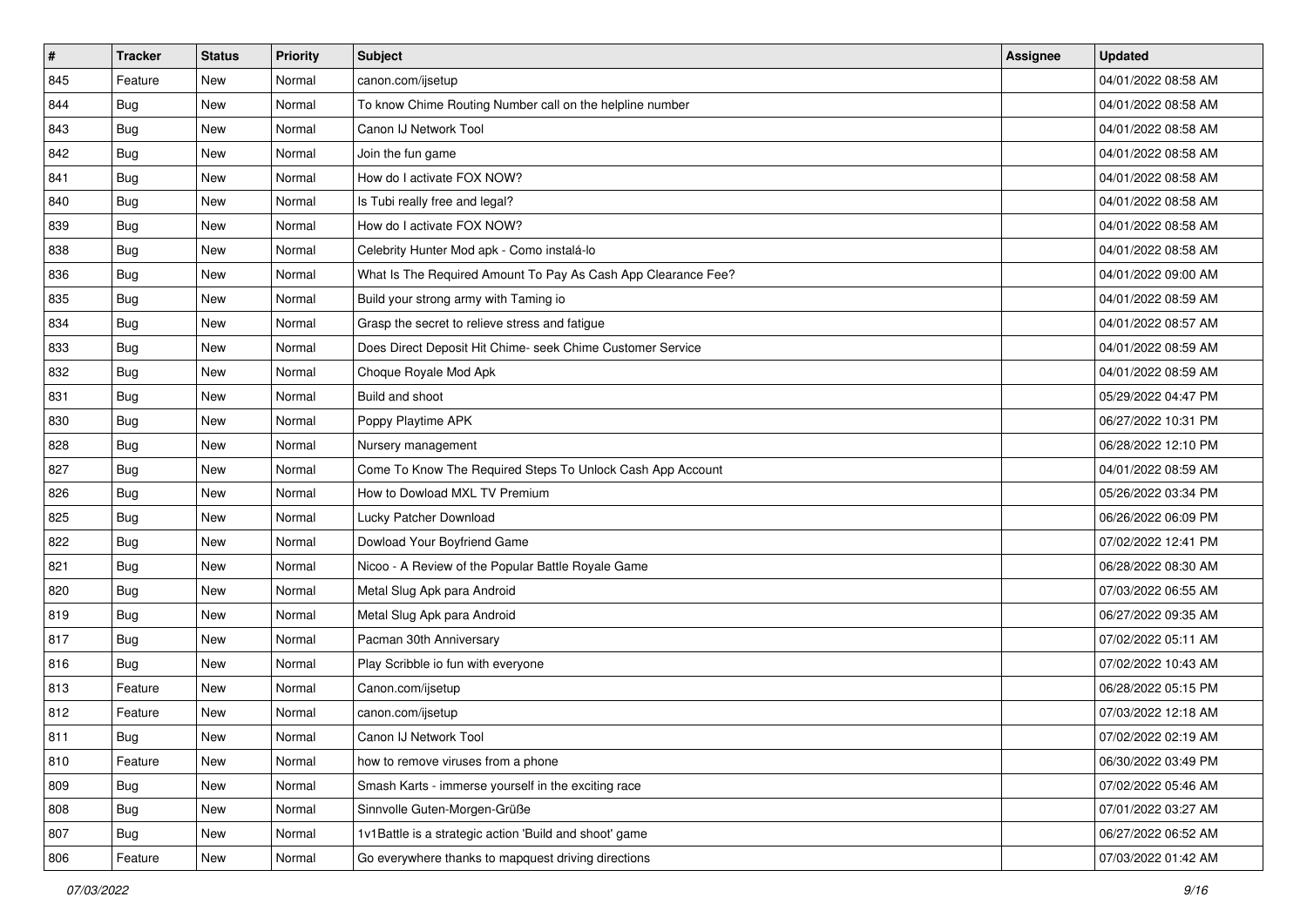| $\sharp$ | <b>Tracker</b> | <b>Status</b> | Priority | <b>Subject</b>                                                                | Assignee | <b>Updated</b>      |
|----------|----------------|---------------|----------|-------------------------------------------------------------------------------|----------|---------------------|
| 804      | <b>Bug</b>     | New           | Normal   | Review                                                                        |          | 07/02/2022 09:56 PM |
| 802      | <b>Bug</b>     | New           | Normal   | Who Is an ETL Engineer                                                        |          | 07/02/2022 06:40 AM |
| 801      | Bug            | New           | Normal   | Who Is an ETL Engineer                                                        |          | 07/02/2022 05:26 AM |
| 800      | Bug            | New           | Normal   | Who Is an ETL Engineer                                                        |          | 07/03/2022 02:50 AM |
| 799      | Bug            | New           | Normal   | Who Is an ETL Engineer                                                        |          | 07/01/2022 11:11 PM |
| 798      | Bug            | New           | Normal   | Who Is an ETL Engineer                                                        |          | 07/02/2022 09:12 PM |
| 796      | Bug            | New           | Normal   | How Does Cash App ++ actually work and What is the process of it              |          | 07/02/2022 11:27 PM |
| 795      | Bug            | New           | Normal   | Drift Boss - Exciting Race                                                    |          | 06/26/2022 06:32 PM |
| 794      | Feature        | New           | Normal   | Safe place to buy fifa coins                                                  |          | 07/02/2022 06:57 AM |
| 792      | Bug            | New           | Normal   | What is Google Camera Mod?                                                    |          | 06/27/2022 10:20 AM |
| 791      | Bug            | New           | Normal   | Samsnung TV Plus is not working                                               |          | 04/01/2022 09:03 AM |
| 790      | Bug            | New           | Normal   | My app                                                                        |          | 04/01/2022 09:03 AM |
| 789      | Bug            | New           | Normal   | Full version                                                                  |          | 07/02/2022 05:41 PM |
| 788      | <b>Bug</b>     | New           | Normal   | Intro Maker Mod APK                                                           |          | 07/02/2022 12:36 AM |
| 787      | Bug            | New           | Normal   | Assured Assignment Help                                                       |          | 07/03/2022 03:45 AM |
| 786      | Bug            | New           | Normal   | Best Assignment Help in Australia & UK                                        |          | 07/02/2022 01:03 PM |
| 785      | Bug            | New           | Normal   | How To Get Money Off Cash App Without Card Or With A Card?                    |          | 07/02/2022 07:16 AM |
| 784      | Bug            | New           | Normal   | How To Add Money On Cash App Card And Check The Funds?                        |          | 07/02/2022 08:11 AM |
| 783      | Bug            | New           | Normal   | How Do I Determine The Reasons And Solutions To Fix Cash App Transfer Failed? |          | 07/03/2022 07:06 AM |
| 782      | Bug            | New           | Normal   | Comment faire une sonnerie téléphonique                                       |          | 07/01/2022 08:28 PM |
| 781      | Bug            | New           | Normal   | Free Whatsapp Group to Join                                                   |          | 07/02/2022 07:28 AM |
| 777      | <b>Bug</b>     | New           | Normal   | Obtain driving instructions using Google Maps.                                |          | 07/03/2022 06:50 AM |
| 776      | Bug            | New           | Normal   | Wibargain                                                                     |          | 07/02/2022 09:26 AM |
| 775      | <b>Bug</b>     | New           | Normal   | cash app                                                                      |          | 02/14/2022 08:20 AM |
| 774      | <b>Bug</b>     | New           | Normal   | Follow proper initiatives                                                     |          | 07/01/2022 04:41 PM |
| 773      | Bug            | New           | Normal   | Spades - Play online free                                                     |          | 07/02/2022 08:02 AM |
| 772      | <b>Bug</b>     | New           | Normal   | united airlines baggage policy                                                |          | 07/01/2022 07:30 PM |
| 771      | <b>Bug</b>     | New           | Normal   | united airlines baggage policy                                                |          | 07/01/2022 09:14 PM |
| 770      | <b>Bug</b>     | New           | Normal   | Canon IJ Network Tool                                                         |          | 07/02/2022 11:06 PM |
| 769      | <b>Bug</b>     | New           | Normal   | check my cash app                                                             |          | 07/02/2022 10:50 AM |
| 768      | <b>Bug</b>     | New           | Normal   | Where can you buy best jackets online?                                        |          | 06/26/2022 01:50 PM |
| 767      | <b>Bug</b>     | New           | Normal   | apkmod                                                                        |          | 07/01/2022 09:50 PM |
| 766      | <b>Bug</b>     | New           | Normal   | Pobreflix Mod APK Review                                                      |          | 07/02/2022 02:16 AM |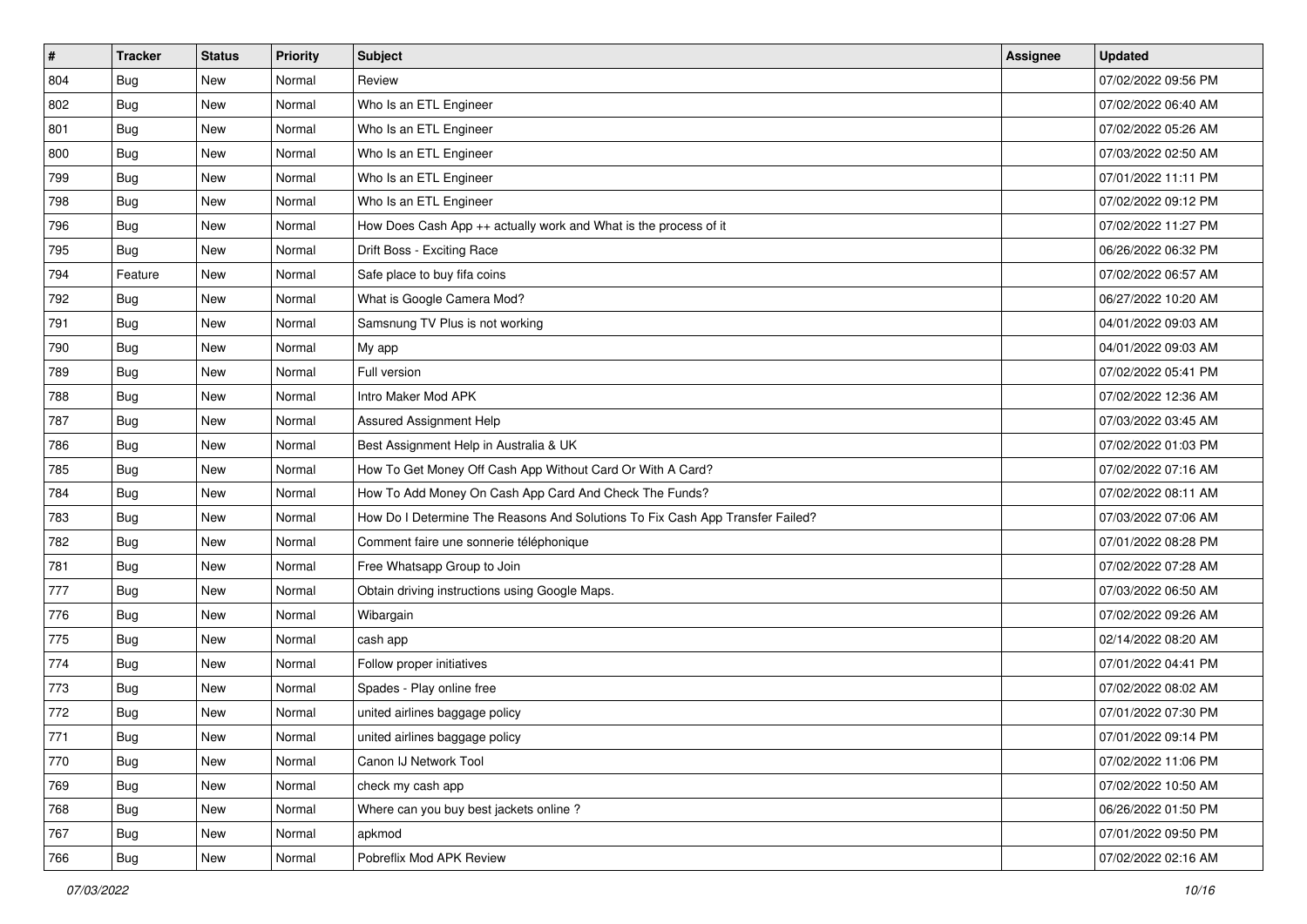| $\vert$ # | <b>Tracker</b> | <b>Status</b> | <b>Priority</b> | <b>Subject</b>                                                                                      | Assignee | <b>Updated</b>      |
|-----------|----------------|---------------|-----------------|-----------------------------------------------------------------------------------------------------|----------|---------------------|
| 765       | <b>Bug</b>     | New           | Normal          | Follow proper initiatives to check my cash app                                                      |          | 07/02/2022 03:41 PM |
| 764       | Bug            | New           | Normal          | What is available to see what I can watch HBO Max?                                                  |          | 07/02/2022 12:16 AM |
| 762       | <b>Bug</b>     | New           | Normal          | How To Add Money To A Cash App Card If Struggling With Low Amount?                                  |          | 06/29/2022 10:53 AM |
| 760       | <b>Bug</b>     | New           | Normal          | apkmod                                                                                              |          | 06/27/2022 04:13 PM |
| 758       | <b>Bug</b>     | New           | Normal          | How Do I Study Consistently For Hours?                                                              |          | 06/27/2022 12:49 AM |
| 757       | <b>Bug</b>     | New           | Normal          | Why Is Issue of Car Maintenance so Famous for the Consumers?                                        |          | 04/01/2022 09:01 AM |
| 756       | Feature        | New           | Normal          | Your one-stop destination for the thesis writing service                                            |          | 06/27/2022 05:46 PM |
| 754       | <b>Bug</b>     | New           | Normal          | Cómo descargar tonos gratis de teléfono celular                                                     |          | 06/26/2022 01:56 PM |
| 753       | Bug            | New           | Normal          | onlineessaygrader                                                                                   |          | 06/28/2022 05:55 AM |
| 752       | Bug            | New           | Normal          | Plagerism checker                                                                                   |          | 06/26/2022 06:33 PM |
| 750       | <b>Bug</b>     | New           | Normal          | Create a Report Template                                                                            |          | 06/26/2022 04:27 PM |
| 749       | <b>Bug</b>     | New           | Normal          | The Best Bubble Shooter Game for Android                                                            |          | 06/26/2022 12:12 PM |
| 748       | <b>Bug</b>     | New           | Normal          | Il y a quelques façons d'obtenir des sonneries gratuites pour votre iPhone                          |          | 06/26/2022 11:24 PM |
| 747       | <b>Bug</b>     | New           | Normal          | How to Install Tyflex Plus on Your Android Device                                                   |          | 06/26/2022 08:16 AM |
| 744       | Bug            | New           | Normal          | <b>Pixel Survive</b>                                                                                |          | 06/28/2022 05:13 AM |
| 743       | <b>Bug</b>     | New           | Normal          | They promote 'pixel art' contests and a 'game jam' related to the work and figure of Carlos Casares |          | 06/28/2022 12:04 PM |
| 742       | <b>Bug</b>     | New           | Normal          | How Long Does Cash App Support Take To Respond For A Better Support?                                |          | 06/25/2022 11:00 PM |
| 741       | <b>Bug</b>     | New           | Normal          | <b>Blockchain Technology Solutions</b>                                                              |          | 06/26/2022 02:19 AM |
| 740       | Feature        | New           | Normal          | Online Thesis Help USA                                                                              |          | 07/02/2022 03:17 PM |
| 739       | <b>Bug</b>     | New           | Normal          | law dissertation help                                                                               |          | 06/27/2022 06:12 PM |
| 738       | Bug            | New           | Normal          | How Much Amount Do I Get Using The Referral Code For Cash App?                                      |          | 06/27/2022 03:58 PM |
| 737       | <b>Bug</b>     | New           | Normal          | How Do I Talk To A Live Person At Facebook If Anything Is Doubtful?                                 |          | 06/27/2022 09:59 PM |
| 736       | <b>Bug</b>     | New           | Normal          | I Want to Edit in My Website (transfer-factor.net) Unfortunately, Unable to Edit It                 |          | 06/24/2022 07:32 AM |
| 735       | <b>Bug</b>     | New           | Normal          | A quick fix of how to get money back from cash app stocks                                           |          | 07/03/2022 05:40 AM |
| 734       | Bug            | New           | Normal          | DR. STRANGE: Multiverse of Scheduling Madness!                                                      |          | 06/28/2022 07:07 AM |
| 733       | <b>Bug</b>     | New           | Normal          | How does one go about getting a book deal?                                                          |          | 06/28/2022 06:35 PM |
| 732       | <b>Bug</b>     | New           | Normal          | Get rectifications steps about why cash app transfer failed                                         |          | 06/26/2022 03:28 PM |
| 731       | Bug            | New           | Normal          | Avail Of Cash App Customer Service If Unable To Down Cash App Mobile App?                           |          | 06/25/2022 08:36 PM |
| 730       | <b>Bug</b>     | New           | Normal          | Canon IJ Network Tool                                                                               |          | 06/26/2022 05:51 PM |
| 729       | <b>Bug</b>     | New           | Normal          | Canon IJ Network Tool                                                                               |          | 06/28/2022 01:10 PM |
| 728       | Bug            | New           | Normal          | Will Cash App refund money if scammed? Hitches With Optimum Ease                                    |          | 06/26/2022 06:15 AM |
| 726       | <b>Bug</b>     | New           | Normal          | Mobile Application Development Services                                                             |          | 06/30/2022 08:49 PM |
| 725       | Feature        | New           | Normal          | What are memo writing services design                                                               |          | 07/03/2022 03:19 AM |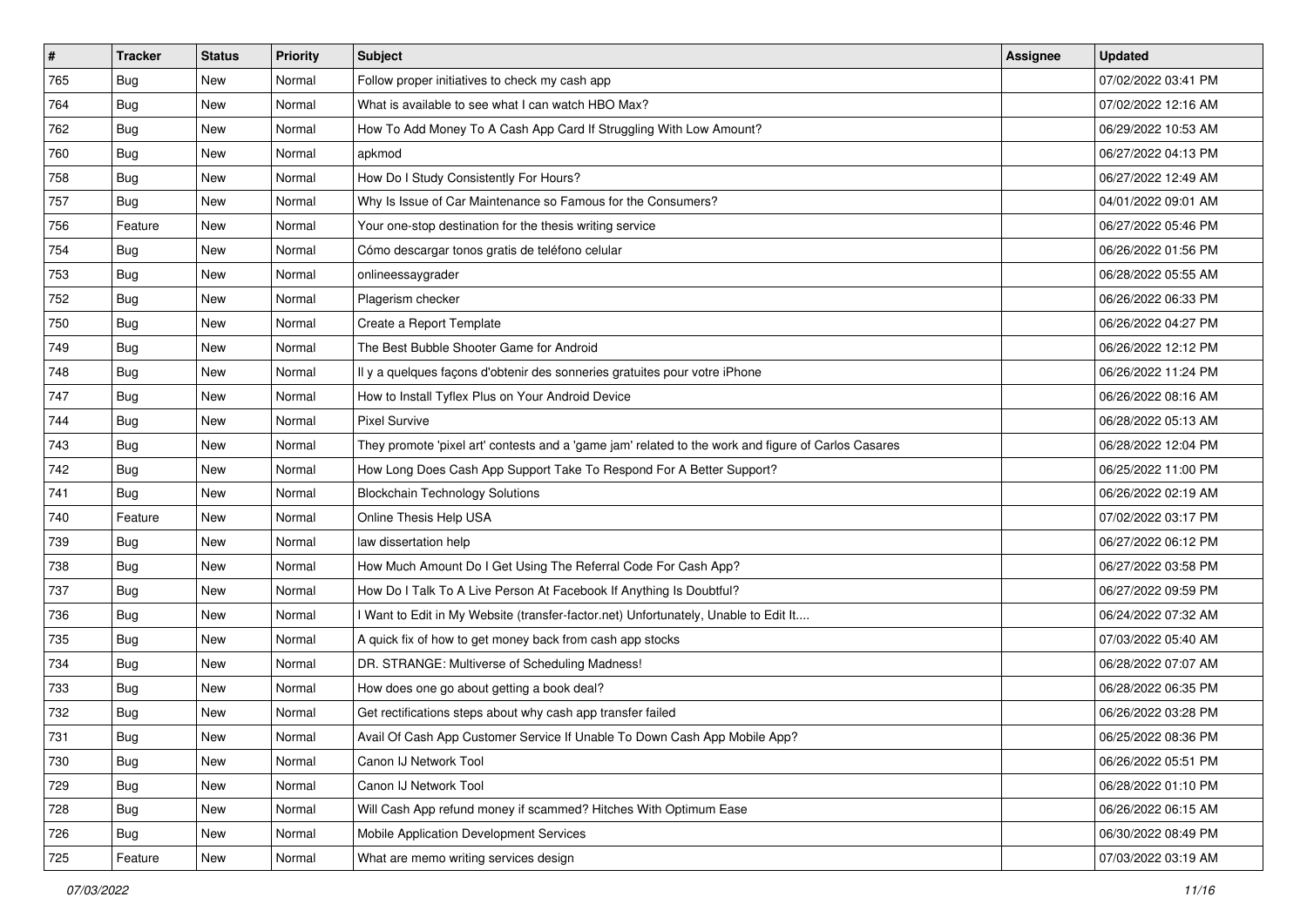| $\vert$ # | <b>Tracker</b> | <b>Status</b> | <b>Priority</b> | <b>Subject</b>                                                               | Assignee | <b>Updated</b>      |
|-----------|----------------|---------------|-----------------|------------------------------------------------------------------------------|----------|---------------------|
| 724       | <b>Bug</b>     | New           | Normal          | Dial Chime Customer support number for a quick response                      |          | 07/02/2022 05:37 AM |
| 721       | <b>Bug</b>     | New           | Normal          | Cómo instalar un Mod Apk                                                     |          | 07/02/2022 03:53 AM |
| 720       | <b>Bug</b>     | New           | Normal          | How does Cash App Phone Number provide a quick treatment?                    |          | 07/02/2022 07:37 PM |
| 719       | Bug            | New           | Normal          | How Do I Send \$5000 Through Cash App Account With Ease?                     |          | 07/02/2022 01:37 AM |
| 717       | Bug            | <b>New</b>    | Normal          | Disney Plus Apk - Watch Movies and TV Shows on Your Device                   |          | 07/01/2022 07:02 PM |
| 716       | <b>Bug</b>     | New           | Normal          | La celebración de un BabyShower.                                             |          | 07/02/2022 11:34 PM |
| 715       | <b>Bug</b>     | New           | Normal          | Puppy Playtime Descargar gratis                                              |          | 07/02/2022 05:29 PM |
| 714       | <b>Bug</b>     | New           | Normal          | Cuevana 3 Premium - Enjoy Your Favorite Movies and TV Shows on Your Smart TV |          | 06/27/2022 11:43 PM |
| 712       | Bug            | New           | Normal          | <b>Tips and Tricks</b>                                                       |          | 06/29/2022 07:26 PM |
| 711       | Bug            | New           | Normal          | Human Fall Flat Apk Download                                                 |          | 07/01/2022 01:14 AM |
| 710       | <b>Bug</b>     | New           | Normal          | Take Necessary Assistance If You Are Unable Activate Cash App Card           |          | 07/03/2022 01:53 AM |
| 709       | Bug            | New           | Normal          | How To Load Cash App Card At Walmart Without Having To Face Any Hassle?      |          | 07/02/2022 09:51 PM |
| 708       | <b>Bug</b>     | New           | Normal          | Efficient ways to proceed with the cash app dispute process?                 |          | 06/29/2022 10:24 AM |
| 706       | <b>Bug</b>     | New           | Normal          | How Can You Cancel A Cash App Payment Without Any Prior Information?         |          | 06/26/2022 09:13 AM |
| 705       | Bug            | New           | Normal          | wuxiaworld                                                                   |          | 07/02/2022 02:59 AM |
| 704       | <b>Bug</b>     | New           | Normal          | Reach support team of Chime Customer Service for instant help                |          | 07/03/2022 12:04 AM |
| 703       | <b>Bug</b>     | New           | Normal          | For real-time help, dial Facebook customer service number                    |          | 07/02/2022 07:08 PM |
| 702       | <b>Bug</b>     | New           | Normal          | Avail Chime Customer Service to know How To Get Chime Bank Statement         |          | 07/02/2022 01:11 AM |
| 701       | <b>Bug</b>     | New           | Normal          | Why Law Essay Helper UK is Necessary?                                        |          | 07/01/2022 10:04 PM |
| 700       | <b>Bug</b>     | New           | Normal          | Cómo descargar Poppy Playtime                                                |          | 04/01/2022 09:30 AM |
| 699       | Bug            | New           | Normal          | Would you be able to utilize Cash App Twitch?                                |          | 07/03/2022 05:38 AM |
| 698       | Feature        | New           | Normal          | Connect with cash app representative to ask about cash app flip scam         |          | 06/26/2022 11:24 AM |
| 697       | Bug            | New           | Normal          | How to Descargar Pura TV For Android                                         |          | 07/02/2022 11:53 AM |
| 696       | <b>Bug</b>     | New           | Normal          | How to Install the TuMangaOnline App                                         |          | 07/02/2022 05:41 AM |
| 695       | Bug            | New           | Normal          | Refer Listas IPTV Apk                                                        |          | 07/03/2022 12:58 AM |
| 693       | Feature        | New           | Normal          | How To Get My Money Back From The Cash App To Your Wallet?                   |          | 07/02/2022 01:40 PM |
| 692       | <b>Bug</b>     | New           | Normal          | Esports 888b                                                                 |          | 07/02/2022 11:10 AM |
| 691       | Bug            | New           | Normal          | tea garden dublin                                                            |          | 04/01/2022 09:31 AM |
| 690       | <b>Bug</b>     | New           | Normal          | campervan hire                                                               |          | 07/02/2022 07:35 AM |
| 689       | <b>Bug</b>     | New           | Normal          | How to use twitch.tv/activate?                                               |          | 07/01/2022 03:30 AM |
| 688       | <b>Bug</b>     | New           | Normal          | How to use twitch.tv/activate?                                               |          | 07/03/2022 01:23 AM |
| 687       | <b>Bug</b>     | New           | Normal          | How to use twitch.tv/activate?                                               |          | 07/03/2022 05:23 AM |
| 686       | Bug            | New           | Normal          | Welcome To The Most Demandable Mahipalpur Escorts Agency                     |          | 06/27/2022 03:45 PM |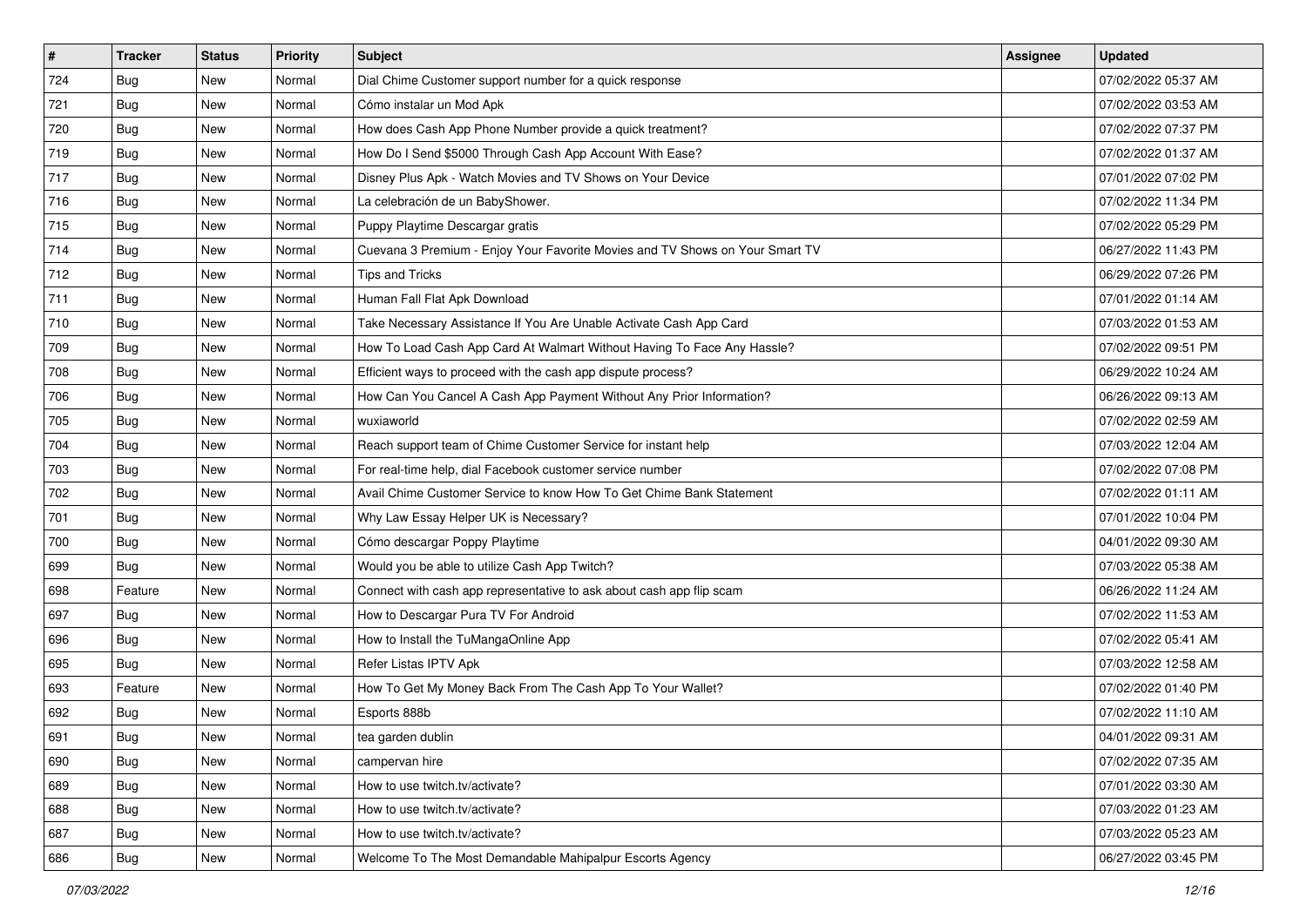| $\pmb{\#}$ | <b>Tracker</b> | <b>Status</b> | <b>Priority</b> | Subject                                                               | Assignee | <b>Updated</b>      |
|------------|----------------|---------------|-----------------|-----------------------------------------------------------------------|----------|---------------------|
| 684        | <b>Bug</b>     | New           | Normal          | Difference between paper map and online map                           |          | 07/02/2022 12:46 PM |
| 683        | Feature        | New           | Normal          | Game creation                                                         |          | 07/01/2022 02:36 AM |
| 682        | Bug            | New           | Normal          | Does Facebook customer service live chat allow to speak with someone? |          | 07/03/2022 03:46 AM |
| 680        | Feature        | New           | Normal          | Word Jewels 2                                                         |          | 07/03/2022 07:57 AM |
| 679        | <b>Bug</b>     | New           | Normal          | Word Finder helps you to play word games better                       |          | 04/01/2022 09:34 AM |
| 678        | <b>Bug</b>     | New           | Normal          | How to be a winner in buidnow gg                                      |          | 07/02/2022 01:45 PM |
| 677        | <b>Bug</b>     | New           | Normal          | Logo Design Services Near Me                                          |          | 07/03/2022 05:34 AM |
| 676        | <b>Bug</b>     | New           | Normal          | Does Facebook customer service live chat allow to speak with someone? |          | 04/01/2022 09:39 AM |
| 675        | <b>Bug</b>     | New           | Normal          | What Are Smart Tactics To Fix Cash App Transfer Failed Hurdles?       |          | 06/27/2022 09:51 AM |
| 673        | <b>Bug</b>     | New           | Normal          | Learn the basics of pixel art - Clear grid                            |          | 07/01/2022 01:56 PM |
| 672        | <b>Bug</b>     | New           | Normal          | The easiest way to delete ringtones on iPhone                         |          | 07/02/2022 03:35 PM |
| 670        | <b>Bug</b>     | New           | Normal          | JTWhatsApp Apk - The New and Improved WhatsApp                        |          | 07/02/2022 02:31 AM |
| 669        | Feature        | New           | Normal          | Nursing Assignment Help                                               |          | 07/02/2022 05:58 PM |
| 668        | <b>Bug</b>     | New           | Normal          | Get to know Cash App Refund Process here                              |          | 06/29/2022 07:21 AM |
| 667        | <b>Bug</b>     | <b>New</b>    | Normal          | What Is a Ringtone?                                                   |          | 07/02/2022 07:12 PM |
| 666        | <b>Bug</b>     | New           | Normal          | 470+ pages à colorier de Noël                                         |          | 07/02/2022 05:51 AM |
| 665        | Feature        | New           | Normal          | Look for a dedicated help with finance assignment                     |          | 07/01/2022 07:46 PM |
| 664        | Bug            | New           | Normal          | Tea TV Apk Download - The Best Way to Watch Movies Offline            |          | 07/02/2022 02:20 AM |
| 662        | <b>Bug</b>     | New           | Normal          | Oreo TV Download - The Easiest Way to Watch Live TV                   |          | 07/01/2022 11:55 PM |
| 661        | <b>Bug</b>     | <b>New</b>    | Normal          | Turbo VPN MOD APK Download                                            |          | 07/03/2022 05:34 AM |
| 660        | <b>Bug</b>     | New           | Normal          | Anchovies Nutrition Facts And Health Benefits                         |          | 04/01/2022 09:40 AM |
| 659        | <b>Bug</b>     | New           | Normal          | Olive Oil Properties And Health Benefits                              |          | 07/03/2022 04:54 AM |
| 658        | Bug            | New           | Normal          | Watermelon Nutrition Facts And Health Benefits                        |          | 06/29/2022 06:46 PM |
| 657        | <b>Bug</b>     | New           | Normal          | Coconut Nutrition Facts And Health Benefits                           |          | 06/29/2022 05:05 PM |
| 656        | <b>Bug</b>     | New           | Normal          | Kiwi Nutrition Facts And Health Benefits                              |          | 07/02/2022 03:44 PM |
| 655        | <b>Bug</b>     | New           | Normal          | <b>Eggplant Health Benefits</b>                                       |          | 07/03/2022 02:18 AM |
| 654        | Feature        | New           | Normal          | Peach Health Benefits                                                 |          | 07/02/2022 05:52 AM |
| 653        | I Bug          | New           | Normal          | Jujube (Jinjoles): Properties And Health Benefits                     |          | 07/02/2022 08:17 PM |
| 652        | Bug            | New           | Normal          | Sesame Health Benefits                                                |          | 07/01/2022 11:21 PM |
| 651        | Bug            | New           | Normal          | Salmon Health Benefits                                                |          | 07/02/2022 12:54 PM |
| 650        | <b>Bug</b>     | New           | Normal          | <b>Cherries Health Benefits</b>                                       |          | 07/01/2022 03:20 PM |
| 649        | Feature        | New           | Normal          | Pear Health Benefits                                                  |          | 06/28/2022 08:04 AM |
| 648        | Feature        | New           | Normal          | Plum Health Benefits                                                  |          | 07/02/2022 01:06 PM |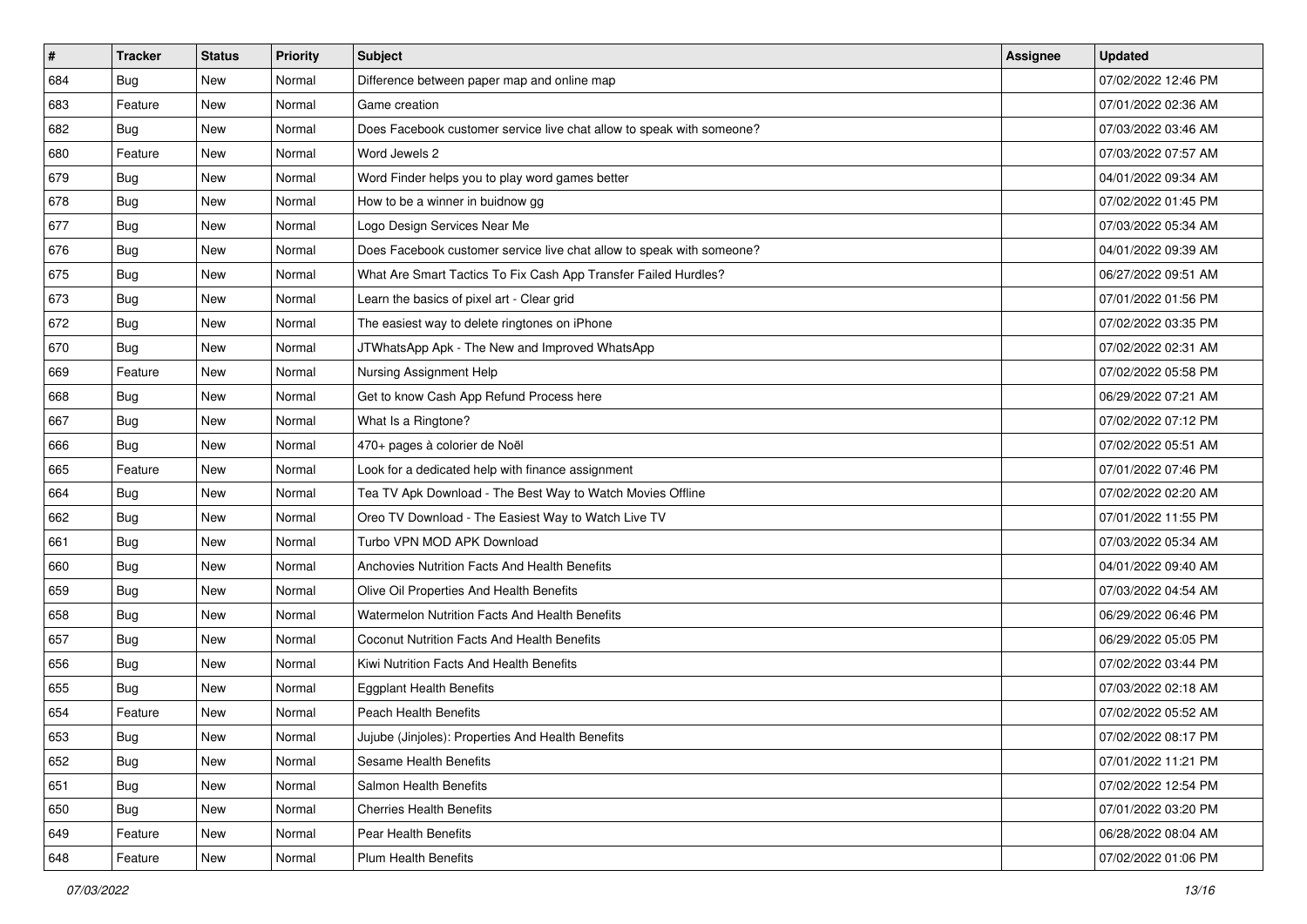| $\sharp$ | <b>Tracker</b> | <b>Status</b> | <b>Priority</b> | Subject                                                                          | <b>Assignee</b> | <b>Updated</b>      |
|----------|----------------|---------------|-----------------|----------------------------------------------------------------------------------|-----------------|---------------------|
| 647      | Feature        | New           | Normal          | <b>Cranberry Health Benefits</b>                                                 |                 | 07/02/2022 10:13 AM |
| 646      | Feature        | New           | Normal          | Collaborative Research Group                                                     |                 | 06/29/2022 09:46 AM |
| 645      | Bug            | New           | Normal          | thong tin chinh xac nhat hom nay                                                 |                 | 07/02/2022 10:14 AM |
| 644      | Bug            | New           | Normal          | <b>TeaTV App Review</b>                                                          |                 | 06/27/2022 11:47 AM |
| 643      | Bug            | New           | Normal          | Oreo TV Apk Download                                                             |                 | 07/02/2022 12:05 PM |
| 642      | <b>Bug</b>     | New           | Normal          | thong tin thoi tiet ngay hom nay                                                 |                 | 07/01/2022 11:27 PM |
| 641      | Bug            | New           | Normal          | Get Best Economics Dissertation Writing Service                                  |                 | 06/25/2022 10:04 AM |
| 640      | <b>Bug</b>     | New           | Normal          | play game with me                                                                |                 | 07/02/2022 02:38 AM |
| 639      | Bug            | New           | Normal          | thong tin chinh xac                                                              |                 | 07/02/2022 09:13 PM |
| 638      | Bug            | New           | Normal          | Run 3 game                                                                       |                 | 07/02/2022 06:04 PM |
| 637      | Feature        | New           | Normal          | Why do the Outlook rules not work in my account?                                 |                 | 07/02/2022 06:55 AM |
| 636      | <b>Bug</b>     | New           | Normal          | What is the most popular furniture color?                                        |                 | 07/02/2022 09:47 PM |
| 635      | Bug            | New           | Normal          | Buy Steroids Online with OurMedicnes.com   Best Quality Steroids                 |                 | 07/02/2022 06:56 PM |
| 634      | Bug            | New           | Normal          | Buy Vidalista Tablets (Tadalafil) at [\$25 OFF + Free Shipping] Vidalistatablets |                 | 07/01/2022 06:59 AM |
| 633      | Bug            | New           | Normal          | How i can i solve my issue                                                       |                 | 04/01/2022 09:38 AM |
| 632      | Bug            | New           | Normal          | CheapestMedsShop   100% Safe Medicines Online in UK & AUS.                       |                 | 07/02/2022 05:41 AM |
| 631      | <b>Bug</b>     | New           | Normal          | How Can I Load Cash App Card at Walmart straight away?                           |                 | 06/26/2022 04:07 PM |
| 630      | Bug            | New           | Normal          | How Can I Load Cash App Card at Walmart straight away?                           |                 | 06/26/2022 12:04 AM |
| 629      | Bug            | New           | Normal          | How Can I Load Cash App Card at Walmart straight away?                           |                 | 07/02/2022 02:14 AM |
| 628      | Bug            | New           | Normal          | CV reviewing services!                                                           |                 | 07/01/2022 08:47 PM |
| 627      | Bug            | New           | Normal          | <b>HELO</b>                                                                      |                 | 07/02/2022 07:09 AM |
| 625      | Bug            | New           | Normal          | The best free online driving directions tool                                     |                 | 04/01/2022 09:28 AM |
| 624      | Bug            | New           | Normal          | Use go with the Driving Directions for your go                                   |                 | 07/01/2022 08:59 PM |
| 623      | <b>Bug</b>     | New           | Normal          | Listen to online radio stations for mobile phones                                |                 | 07/02/2022 02:39 AM |
| 622      | Bug            | New           | Normal          | CheapestMedsShop   100% Safe Medicines Online in UK & AUS.                       |                 | 07/02/2022 01:33 AM |
| 621      | Bug            | New           | Normal          | Buy All Modafinil & Armodafinil Tablets @Buy Modafinil US                        |                 | 07/03/2022 06:05 AM |
| 620      | <b>Bug</b>     | New           | Normal          | Viagra Meds: Fastest & Quick Delivery On Your Doorstep - USA                     |                 | 06/28/2022 04:33 AM |
| 619      | Bug            | New           | Normal          | Online Trusted Medicine Store in US for Health - Genericmedsupply                |                 | 07/02/2022 07:04 PM |
| 618      | Bug            | New           | Normal          | Buy Steroids Online with OurMedicnes.com   Best Quality Steroids                 |                 | 07/03/2022 04:38 AM |
| 617      | Bug            | New           | Normal          | Buy Vidalista Tablets (Tadalafil) at [\$25 OFF + Free Shipping] Vidalistatablets |                 | 07/01/2022 11:52 PM |
| 616      | <b>Bug</b>     | New           | Normal          | Buy Anavar Tablets   Anavar For Sale in USA, UK & Australia                      |                 | 07/01/2022 10:36 PM |
| 615      | Bug            | New           | Normal          | CheapestMedsShop   100% Safe Medicines Online in USA UK & AUS.                   |                 | 07/03/2022 01:09 AM |
| 614      | <b>Bug</b>     | New           | Normal          | Como baixar o MOD APK no celular                                                 |                 | 07/02/2022 08:53 PM |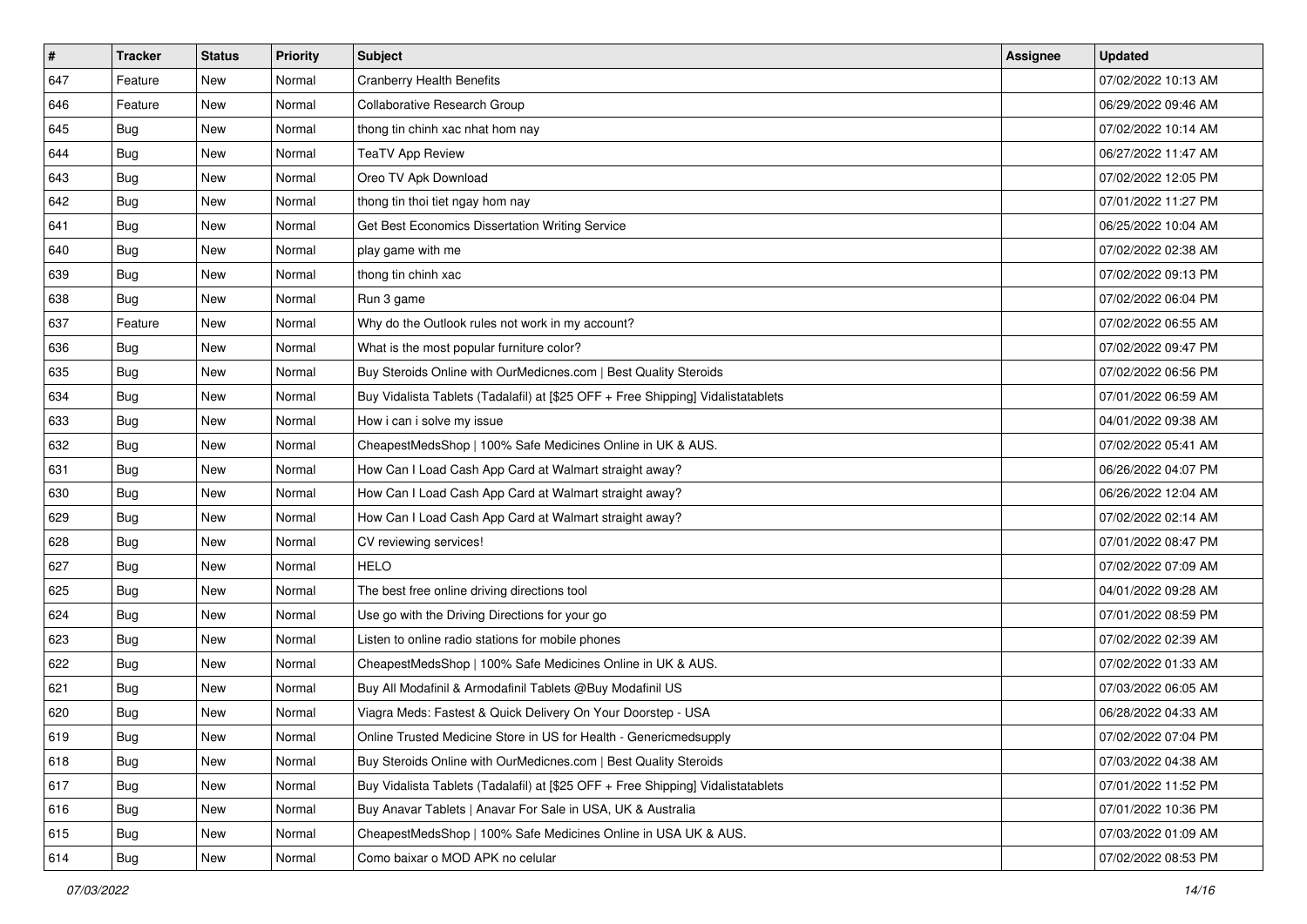| #   | <b>Tracker</b> | <b>Status</b> | <b>Priority</b> | Subject                                                                                                                                                                                                                                                               | <b>Assignee</b> | <b>Updated</b>      |
|-----|----------------|---------------|-----------------|-----------------------------------------------------------------------------------------------------------------------------------------------------------------------------------------------------------------------------------------------------------------------|-----------------|---------------------|
| 613 | <b>Bug</b>     | New           | Normal          | Buy Aspadol 100mg Tab Online in US, UK, AU   Erospharmacy                                                                                                                                                                                                             |                 | 07/03/2022 01:06 AM |
| 612 | Bug            | New           | Normal          | Luxury Slingshot Rental                                                                                                                                                                                                                                               |                 | 07/03/2022 05:49 AM |
| 611 | Feature        | New           | Normal          | Buy All Modafinil & Armodafinil Tablets @Buy Modafinil US                                                                                                                                                                                                             |                 | 07/02/2022 06:37 AM |
| 610 | Feature        | New           | Normal          | CheapestMedsShop 100% Safe Medicines Online in USA UK & AUS.                                                                                                                                                                                                          |                 | 07/02/2022 05:31 AM |
| 608 | Feature        | New           | Normal          | How To Do Hotmail Password Reset Without Phone Number?                                                                                                                                                                                                                |                 | 06/28/2022 07:39 AM |
| 607 | Bug            | New           | Normal          | Vex 5                                                                                                                                                                                                                                                                 |                 | 06/27/2022 11:24 PM |
| 605 | Feature        | New           | Normal          | What will the future of logo design be like?                                                                                                                                                                                                                          |                 | 07/02/2022 09:01 AM |
| 604 | Bug            | <b>New</b>    | Normal          | Idle Game Online                                                                                                                                                                                                                                                      |                 | 07/02/2022 12:45 AM |
| 603 | Bug            | New           | Normal          | Premiere gratuito da lista de IPTV                                                                                                                                                                                                                                    |                 | 06/29/2022 08:40 PM |
| 600 | Bug            | <b>New</b>    | Normal          | Play Store Pro                                                                                                                                                                                                                                                        |                 | 07/03/2022 12:51 AM |
| 599 | Bug            | New           | Normal          | Do you know how to delete cash app account from your computer?                                                                                                                                                                                                        |                 | 07/03/2022 07:12 AM |
| 598 | Bug            | <b>New</b>    | Normal          | Universo s / f Download                                                                                                                                                                                                                                               |                 | 07/02/2022 08:36 PM |
| 597 | Bug            | New           | Normal          | Universo s / f Download                                                                                                                                                                                                                                               |                 | 06/29/2022 08:19 PM |
| 596 | <b>Bug</b>     | New           | Normal          | <b>Kids Games</b>                                                                                                                                                                                                                                                     |                 | 06/27/2022 04:08 AM |
| 595 | <b>Bug</b>     | <b>New</b>    | Normal          | RFM Online - une révolution dans la gestion de l'identité numérique                                                                                                                                                                                                   |                 | 06/27/2022 11:06 PM |
| 594 | Feature        | New           | Normal          | How does research proposal help online make it easy for me?                                                                                                                                                                                                           |                 | 07/02/2022 03:15 PM |
| 593 | <b>Bug</b>     | New           | Normal          | Eiffel Spark Ultimate C2 SN series is a fully synthetic range of advanced performance engine oils blended in high<br>performance fully synthetic (PAO - polyalphaolefin) basestocks fortified with advanced technology additive system,<br>specifically formulated to |                 | 07/02/2022 03:26 PM |
| 592 | <b>Bug</b>     | <b>New</b>    | Normal          | Deezer Premium APK - Baixe músicas de qualquer lugar do mundo de graça                                                                                                                                                                                                |                 | 07/01/2022 07:02 PM |
| 591 | Bug            | New           | Normal          | How To Find Facebook Modifications For Your Spotify Premium Apk?                                                                                                                                                                                                      |                 | 07/01/2022 05:19 AM |
| 590 | Bug            | New           | Normal          | Follow proper initiatives to check my cash app card balance:                                                                                                                                                                                                          |                 | 07/02/2022 09:21 PM |
| 589 | Bug            | New           | Normal          | How can I get the cash app phone number of customer support?                                                                                                                                                                                                          |                 | 06/30/2022 12:20 AM |
| 588 | <b>Bug</b>     | New           | Normal          | YouTube Vanced Apk Manager App - Como instalá-lo                                                                                                                                                                                                                      |                 | 06/28/2022 10:56 PM |
| 587 | Bug            | <b>New</b>    | Normal          | Why Picsart Pro Offers Great Features                                                                                                                                                                                                                                 |                 | 07/03/2022 03:54 AM |
| 586 | <b>Bug</b>     | New           | Normal          | Best Modifications For Your Mobile Phone                                                                                                                                                                                                                              |                 | 07/01/2022 04:02 PM |
| 585 | <b>Bug</b>     | New           | Normal          | What is cash app help number?                                                                                                                                                                                                                                         |                 | 06/26/2022 06:21 PM |
| 584 | Bug            | New           | Normal          | Want the cash app customer service number to check balance?                                                                                                                                                                                                           |                 | 07/02/2022 07:36 PM |
| 581 | Bug            | New           | Normal          | E-Learning Course Help                                                                                                                                                                                                                                                |                 | 07/01/2022 11:55 PM |
| 577 | <b>Bug</b>     | New           | Normal          | Follow these easy steps to make Admiral Casino Login                                                                                                                                                                                                                  |                 | 07/02/2022 12:10 AM |
| 576 | <b>Bug</b>     | New           | Normal          | So laden Sie ein Instagram-Bild herunter                                                                                                                                                                                                                              |                 | 06/30/2022 06:17 PM |
| 574 | <b>Bug</b>     | New           | Normal          | How to fix the Epson printer offline issue due to a wired connection?                                                                                                                                                                                                 |                 | 06/29/2022 10:23 AM |
| 573 | <b>Bug</b>     | New           | Normal          | Experimente lo mejor en la aplicación Apk de juegos gratis                                                                                                                                                                                                            |                 | 06/29/2022 05:48 PM |
| 568 | Bug            | New           | Normal          | Instale a versão mais recente do YouTube Premium                                                                                                                                                                                                                      |                 | 07/02/2022 03:07 AM |